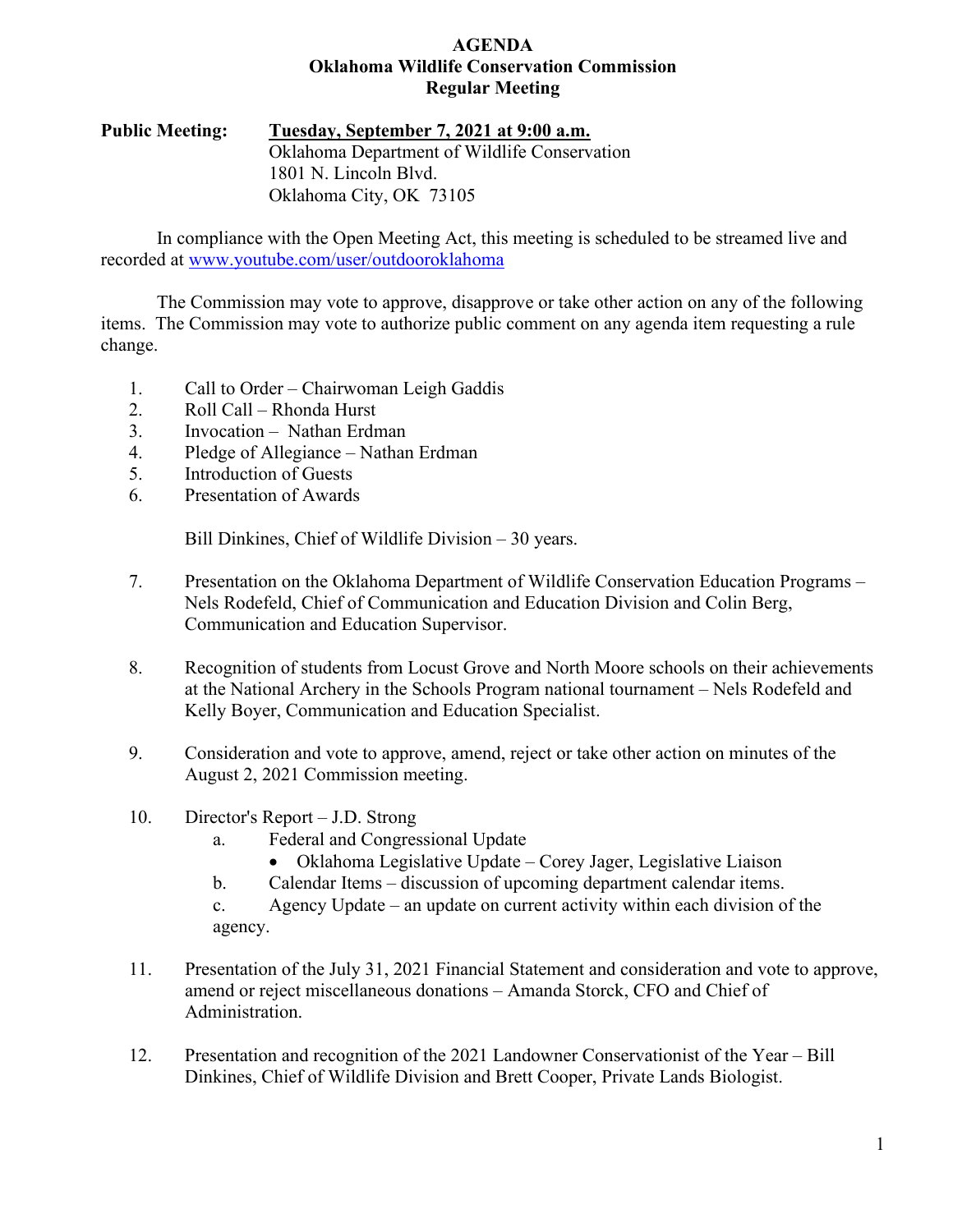- 13. Presentation and consideration and vote to approve, amend, reject or take other action on donations from the Indian Territory Chapter of Pheasants Forever/Quail Forever for \$9,000 to support upland game conservation on Spavinaw and Oologah Wildlife Management Areas and \$1,000 for the Shotgun Training Education Program (STEP) – Bill Dinkines and Laura McIver, Oklahoma Regional Representative of Pheasants Forever/Quail Forever.
- 14. Update on the 2021 season at the Paddlefish Research Center Barry Bolton, Chief of Fisheries Division, Brandon Brown, Fisheries Supervisor and Jason Schooley, Senior Biologist.
- 15. New Business Discussion of any matter not known about or which could not have been reasonably foreseen 24 hours prior to the scheduled meeting.
- 16. Announce the date for the next regular Commission Meeting on Monday, October 11, 2021 at 9:00 a.m. at Oklahoma Panhandle State University in Goodwell, Oklahoma.
- 17. Adjourn

**People with disabilities may request accommodations by calling 405-522-6279 at least three days before the meeting.**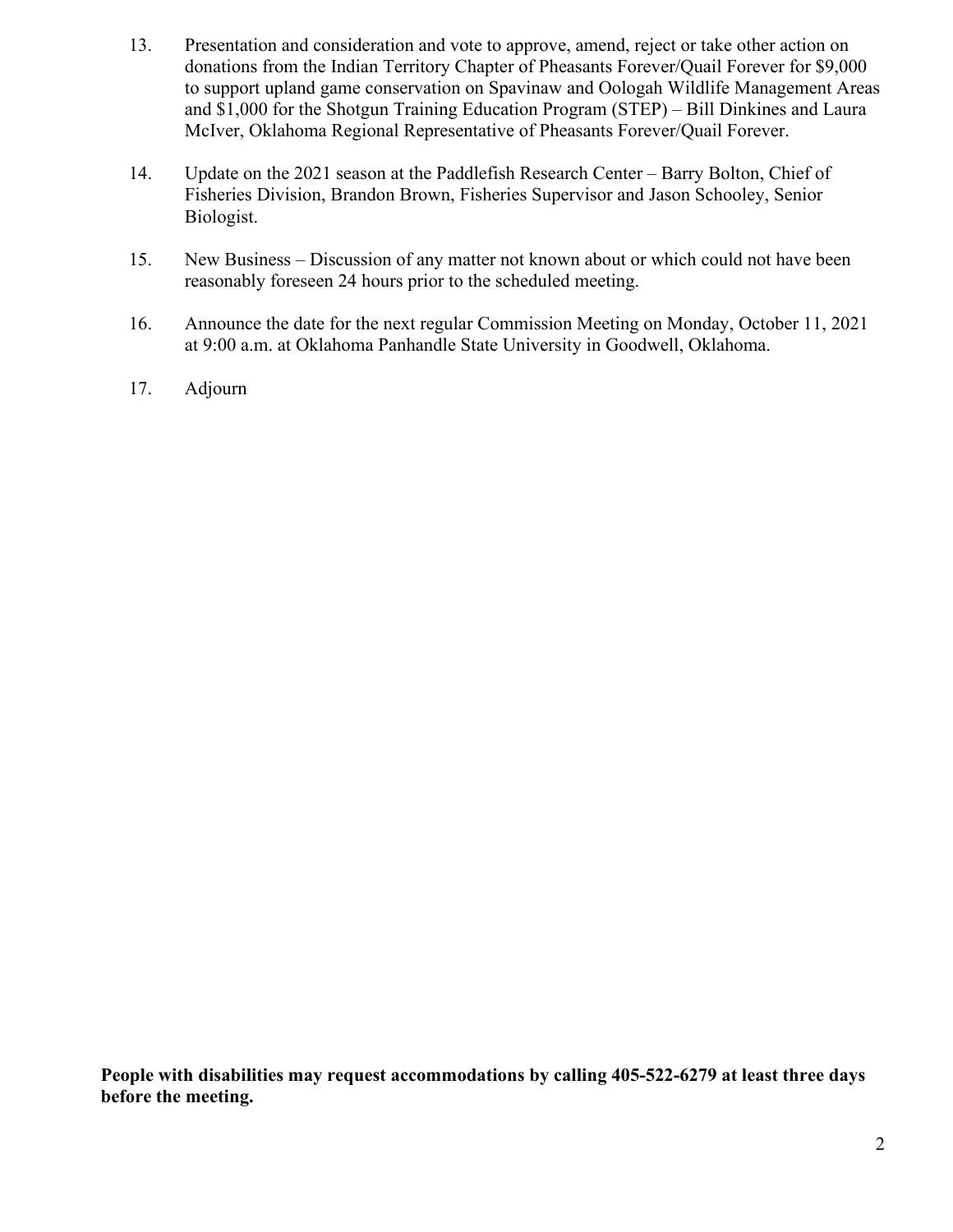### MINUTES

### Of the Regular Meeting on August 2, 2021 of the

### OKLAHOMA WILDLIFE CONSERVATION COMMISSION

Held at the Oklahoma Department of Wildlife Conservation Building, Oklahoma City, Oklahoma, August 2, 2021. Commission meeting dates are filed with the Secretary of State, Office of Administrative Rules before December 15, annually. The Agenda is listed on the Department's website and was posted at the entrance of the Wildlife Department Building on July 26, 2021 at 9:55 a.m.

In compliance with the Open Meeting Act, this meeting was streamed live and recorded at [www.youtube.com/user/outdooroklahoma](http://www.youtube.com/user/outdooroklahoma)

Chairwoman Leigh Gaddis called the Commission in session at 9:00 a.m.

Rhonda Hurst, Executive Assistant, called the roll.

| <b>MEMBERS PRESENT:</b> | LEIGH A. GADDIS, Chairwoman     |
|-------------------------|---------------------------------|
|                         | JAMES V. BARWICK, Vice-Chairman |
|                         | BILL K. BREWSTER, Member        |
|                         | <b>BRUCE MABREY, Member</b>     |
|                         | D. CHAD DILLINGHAM, Member      |
|                         | JESS M. KANE, Member            |
|                         |                                 |
| <b>MEMBER ABSENT:</b>   | C. RICK HOLDER, Secretary       |
|                         | JOHN P. ZELBST, Member          |

J.D. Strong, Director, introduced the following guests: Laura McIver, Quail Forever; Tyler Talley, eCapitol; Rick Grundman, Oklahoma Wildlife Conservation Foundation; Andy Gresham, Edmond, Oklahoma; and Bobby & Braden Tennell, Carrier, Oklahoma. Braden Tennell is the 2021 OKSSP Junior Male State Champion high shooter.

Chairwoman Gaddis recognized and welcomed newly appointed Commissioner for District 1, Jess M. Kane. She also recognized and honored Commissioner Bruce Mabrey as the outgoing Chairman of the Commission. She thanked Mr. Mabrey for his dedicated service and his outstanding leadership.

Director Strong recognized the following employees: Tony Crawford, Wildlife Technician – 20 years of service; Thad Potts, Wildlife Biologist – 20 years of service; James Edwards Jr., Warden Supervisor – 20 years of service; David Routledge, Fish Technician – 35 years of service; Keith Thomas, Fish Biologist – 35 years of service.

Motion was made by Mr. Barwick, seconded by Mr. Mabrey to approve the minutes from the June 28, 2021 Special Commission meeting. Motion carried with Commissioners Brewster, Barwick, Mabrey, Dillingham, Kane and Gaddis voting "Yes".

Director Strong gave a brief update and highlighted the Congressional report submitted by Brittnee Preston, the Department's part-time Federal and Congressional Liaison. This report was sent to all Commissioners and will be kept with the minutes of this meeting. He gave a Director's Report on calendar items and agency updates. This report was given to the Commission and will be kept with the minutes of this meeting. Director Strong mentioned that the 2021 Western Association of Fish and Wildlife Agencies (WAFWA) summer meeting was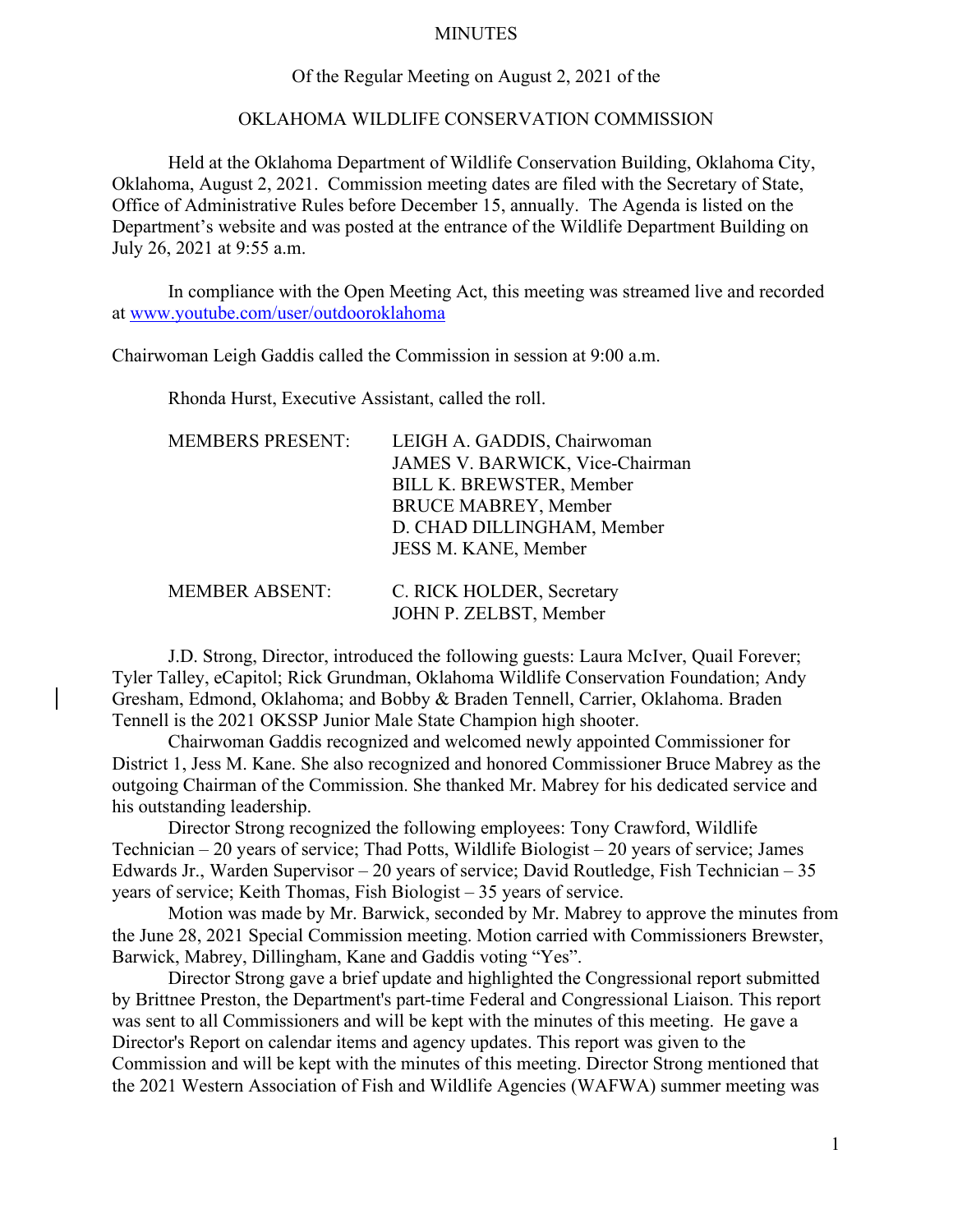held virtually in July and that Commissioners Gaddis and Barwick attended. He reminded the Commission that ODWC will be hosting the 100<sup>th</sup> Anniversary of WAFWA in July 2022.

Rick Grundman, Executive Director, Oklahoma Wildlife Conservation Foundation, gave a brief update on the Foundation. He announced the first annual Hall of Fame Banquet will be held on October 29, 2021 at the OMNI Hotel and will honor John D. Groendyke. Each Commissioner was given flyers for the event. The Foundation is partnering with ODWC and OG&E to provide fishing clinics. Mr. Grundman will be visiting Sooner Lake this month to see if the cooling ponds can be opened up for Family Fishing Clinics. The Foundation will host a reception at the Oklahoma Wildlife Expo on Friday, September 24 in the Roper's Cantina at Lazy E Arena. Guest will enjoy drinks, snacks and VIP tours of the Expo activities.

Amanda Storck, CFO and Chief of Administration, presented the Financial Statement for June 30, 2021. She also gave a license sales update:

Recreational Licenses – Number of licenses sold was flat for July 2020, down 6% YTD. Resident Fishing – Down 44% for the month, Down 25% YTD Resident Combo – Down 1.5% for the month, Down 7% YTD Nonresident Fishing – Up 2% for the month, Up 1% YTD NR Trip Fishing – Down 5% for the month, Up 10% YTD Nonresident Hunting – Even for the month (less than .5%), Up 38% YTD Lake Texoma (notable) – Down 11% for the month, but up 9% YTD (Almost 34,000 Texoma permits)

Lifetimes – Down 28%, Down 3% YTD

- Notable – YTD numbers remain high for popular licenses – Lifetime Combo up 15%, Lifetime Fishing up 22%

Motion was made by Mr. Dillingham, seconded by Mr. Brewster to accept the financial statement as presented and approve miscellaneous contributions. Motion carried with Commissioners Brewster, Barwick, Mabrey, Dillingham, Kane and Gaddis voting "Yes".

Chairwoman Gaddis announced that #10 on the agenda would be tabled.

Barry Bolton, Chief of Fisheries Division, introduced Edward A. (Andy) Gresham for the donation of a 16' War Eagle boat and a 40 hp Yamaha outboard motor. This boat will be used for law enforcement work on the Red River. Mr. Bolton presented Mr. Gresham with a special recognition award crafted by retired ODWC employee Bill Newman. Motion was made by Mr. Barwick, seconded by Mr. Mabrey to accept the donation as presented. Motion carried with Commissioners Brewster, Barwick, Mabrey, Dillingham, Kane and Gaddis voting "Yes".

Bill Dinkines, Chief of Wildlife Division, presented the Wildlife Division Biologist of the Year award to Thad Potts, Wildlife Biologist for the Canton, Dewey County, Drummond Flats, Major County and Sandhills WMA's.

Barry Bolton presented the Fisheries Division Professional of the Year award to Shane Lewis, Assistant Hatchery Manager at Durant Fish Hatchery.

Chairwoman Gaddis announced the next Commission meeting is scheduled on Tuesday, September 7, 2021 at 9:00 a.m. in Oklahoma City, Oklahoma.

The meeting adjourned at 9:57 a.m.

# OKLAHOMA WILDLIFE CONSERVATION COMMISSION

Leigh A. Gaddis, CHAIRWOMAN

ATTEST:

C. Rick Holder, SECRETARY

 $\mathcal{L}_\mathcal{L}$  , where  $\mathcal{L}_\mathcal{L}$  , we have the set of the set of the set of the set of the set of the set of the set of the set of the set of the set of the set of the set of the set of the set of the set of the set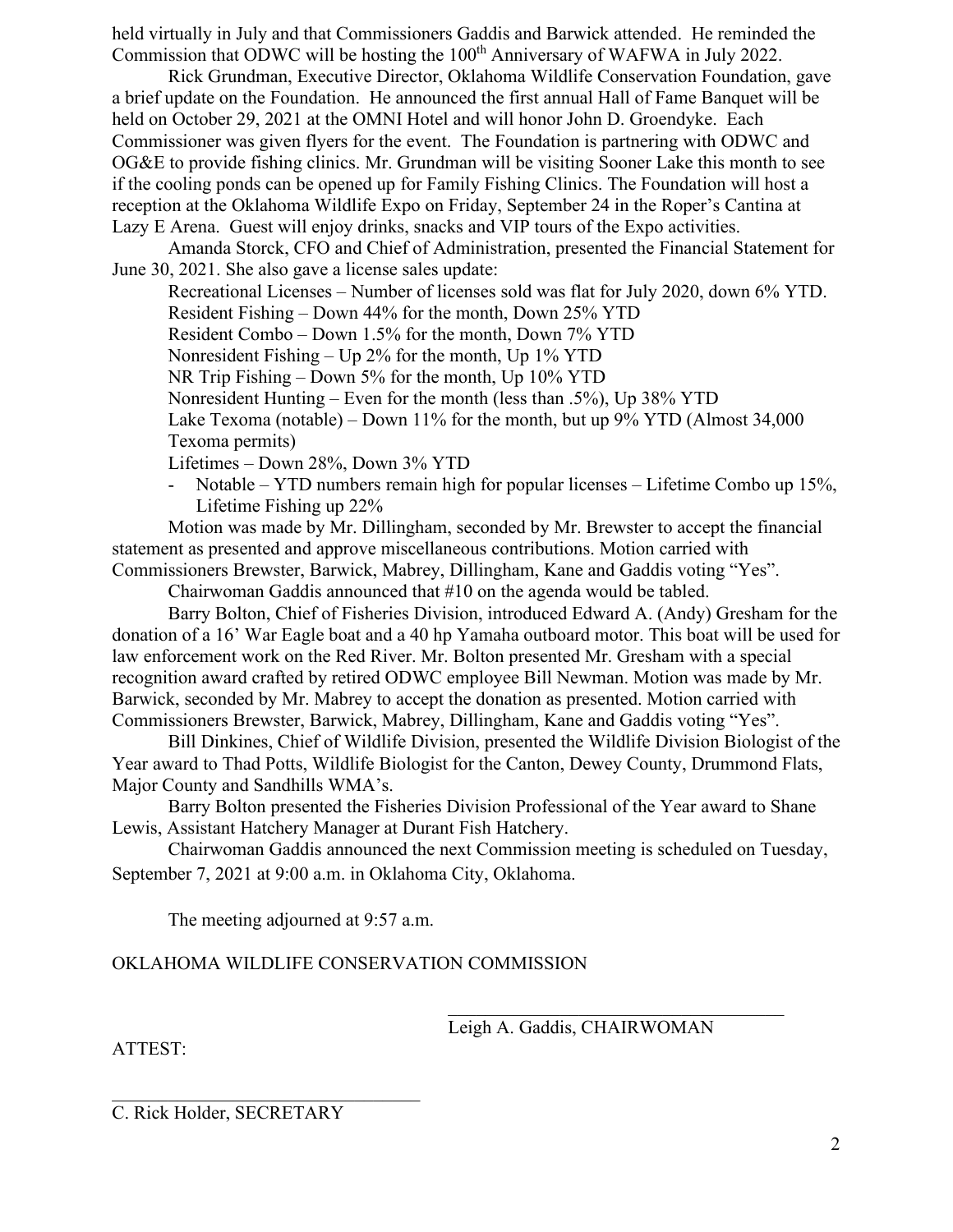# **OKLAHOMA DEPARTMENT OF WILDLIFE CONSERVATION J.D. Strong, Director**

# **Personnel Actions August 2021**

# **New Hires**

Seth Bennett – Wildlife Technician, SE Region/Pushmataha WMA, 8/9/21

Alecia Ross – Wildlife Division Secretary, Central Office, 8/10/21

Tammy Shanholtzer – Fisheries Division Secretary, Porter Office, 8/23/21

# **Promotions**

# **Transfers**

# **Resignations/Terminations**

# **Retirements**

Jeff Neal – Wildlife Technician Migratory Birds, ACEA, 8/1/21

Rick Cagle – Law Enforcement, District Chief, 8/31/21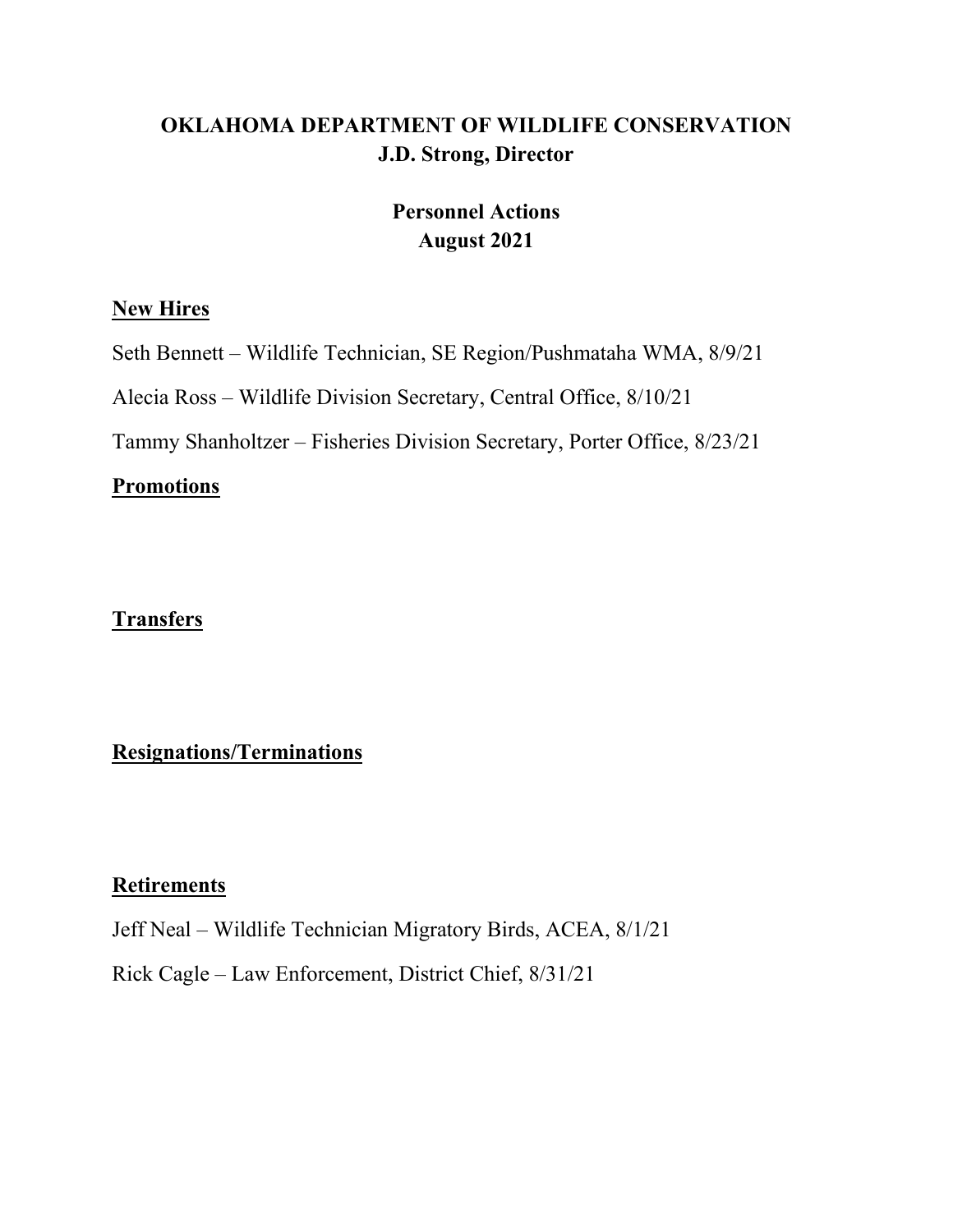

**SEPTEMBER 2021 DIRECTOR'S REPORT**

### **CALENDAR ITEMS:**

- Aug 17-18 Fisheries electrofishing survey of blue catfish at Kaw Lake Sep 8-14 AFWA Annual Meeting, virtual and in Providence, RI
- Sep 8-14 AFWA Annual Meeting, virtual and in Providence, RI<br>Sep 15 Senate Interim Study on license reform proposals
- Sep 15 Senate Interim Study on license reform proposals<br>Oct 10-11 Commission tour and monthly meeting. Panhandle
- Oct 10-11 Commission tour and monthly meeting, Panhandle State University<br>Oct 17-20 SEAFWA Annual Meeting, Roanoke, VA
- SEAFWA Annual Meeting, Roanoke, VA

## **AGENCY UPDATE**

### • *LEGISLATURE*:

o HSP 1121 – A study of fence systems and standards in Oklahoma – has been tentatively scheduled for September  $7<sup>th</sup>$  from 8:30 – 10:30. ODWC has been asked to participate, although no additional information is available at this time.

o Representatives Carl Newton (Cherokee) and Trish Ranson (Stillwater) attended the August 7th Bat Watch at Selman Cave with their families. Thank you to Melynda Hickman for putting on a great event!

o House Wildlife Chairman Ty Burns joined ODWC staff during their catfish electrofishing survey at Kaw Lake. Thank you to all of the awesome ODWC staff,

particularly Jeremy Duck and Spencer Grace, who made this a great day for Rep. Burns!<br>  $\circ$  ID Strong and Corey Jager participated in ceremonial bill signings for two wildlife o JD Strong and Corey Jager participated in ceremonial bill signings for two wildlife bills – SB 770 (wildlife diversity tax check off reauthorization; photo on left, below) and HB 1112 (trapping/squirrel to rules; photo on right, below). We want to thank Senators Mark Allen and Blake Stephens, and Representatives John Tally and Eric Roberts for their support and enthusiasm with getting these bills passed. For three of the four bill authors, these wildlife bills were their very first bills to pass.



### • *HUMAN DIMENSIONS*

 $\circ$  The Bowfishing survey sent to 15,000 licensed anglers was closed on August 16 and received 1,354 responses. Seven percent of those that responded had bowfished in the last 12 months (24% had bowfished at some point in their life).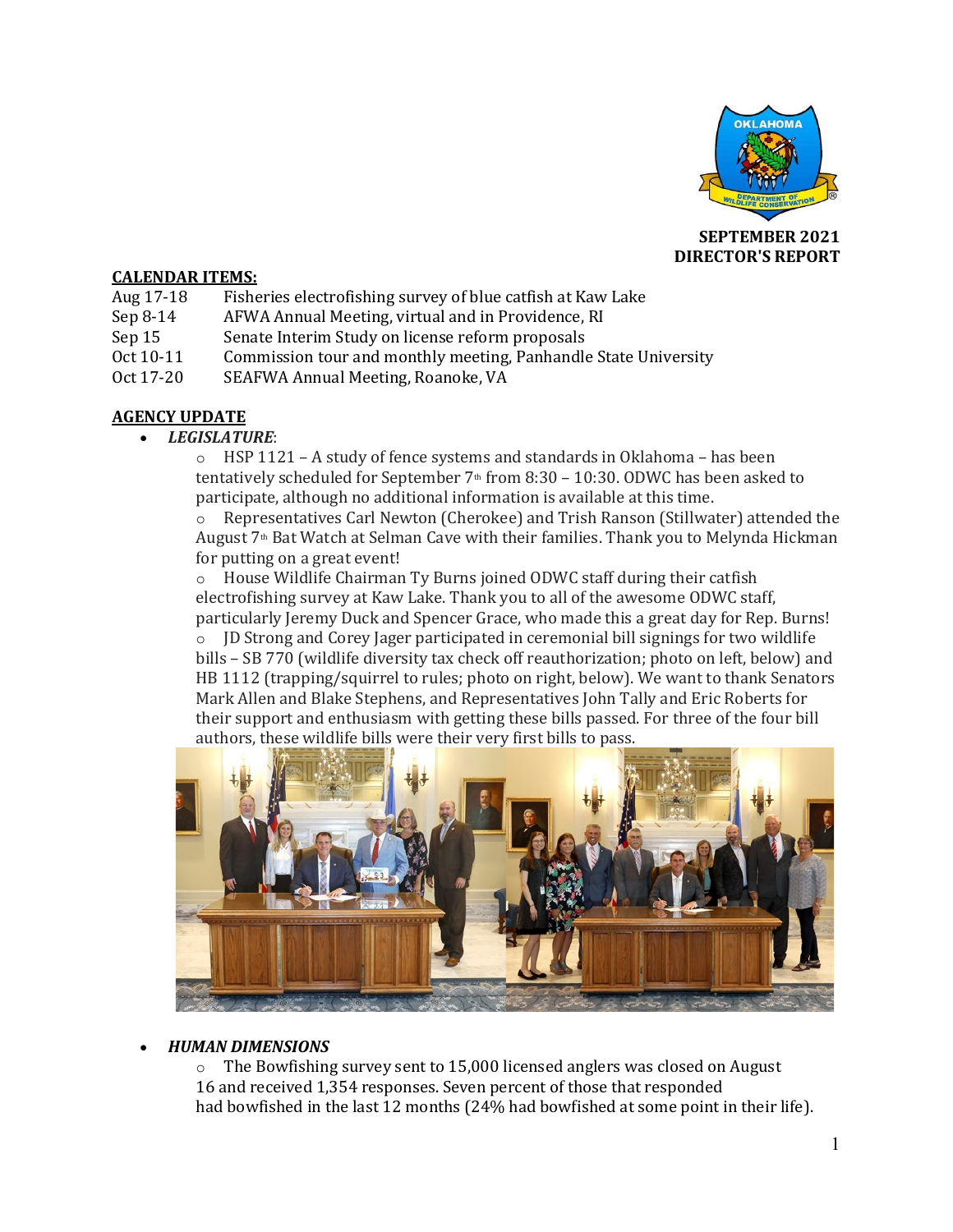- A detailed report of the results will be circulated in early September.<br>Betsey presented the results of this survey at the Oklahoma chapter of
- Betsey presented the results of this survey at the Oklahoma chapter of the American Fisheries Society meeting.

 $\circ$  Six focus groups were created to look into women and hunting and the Wildlife Department's role in communicating and engaging with women hunters. Three groups of currently licensed hunters included (1) public land hunters (2) those over 50 and (3) women who use archery to hunt and three groups of lapsed women (1) pubic land hunters (2) those over 50 (3) middle aged women.

 $\circ$  Worked with James Morel to circulate a survey to waterfowl hunters about the estamp. This is an effort across multiple flyway states and was created by flyway states and the USFWS.

## **ADMINISTRATION**

- Accounting
	- $\circ$  Number of Claims Audited and Paid 407<br> $\circ$  Total Dollar Amount of Claims Paid \$1.76
	- Total Dollar Amount of Claims Paid \$1,763,312.45
	- o Number of P/Card Transactions Processed -722
	-
	- o Number of In-depth Audited Transactions 110 Total Dollar Amount of P/Card Purchases - \$173,772.34
	- o Number of PCard Spending Limit Increase Requests Approved 30
	- o OMES documentation requests for PCard transactions 5
	- o New and Refresher PCard-holder and Approver Training Completed 2 Sent, 2 Completed
	- o Number of Purchase Orders/CO issued 65
	- o IT Acquisitions Processed 36<br>  $\circ$  OMES Surveys Completed 1
	- OMES Surveys Completed 1
	- o Risk Management Cases Reported 0 new ODWC vehicle accident/incident reports: Hail, Fire, Equipment, Dent/Ding, etc.
	- $\circ$  3 pending 3rd party vehicle claim: Law Enforcement Officer hit by 3rd Party, Law Enforcement Office damaged property (OMES RM Claim), Fish Division employee hit by 3rd Party
	- o 2 pending ODWC property claims: OKC HQ Freeze/Pipes, PRC Freeze/Pipes, Jenks Burglary
	- o Construction Site Visits: Cheryl Luetkemeyer J. A. Manning Construction Progress Meeting - 07/15/2021
- Human Resources
	- o Open Full-time Positions, August 13
	- o Positions Interviewed 5, Candidates interviewed 22
	- o Positions Announced, 3
	- $\circ$  See included personnel report that shows personnel actions for the month.<br>  $\circ$  Temporary Employees Processed (Interns & Aids). 3
	- o Temporary Employees Processed (Interns & Aids), 3
	- o 2 Office 365 training sessions
	- o 3 New Hire Orientations
- IT
- o This month we have worked 118 tickets 140 Calls and 120 emails.
- $\circ$  I.T. has been having meetings for the upcoming security requirements set forth by the state and how to best implement them.
- o Working on issues that remain from the Office 365 migration.
- $\circ$  Welcomed our new intern Anthony this week and will be training him on basic I.T. work.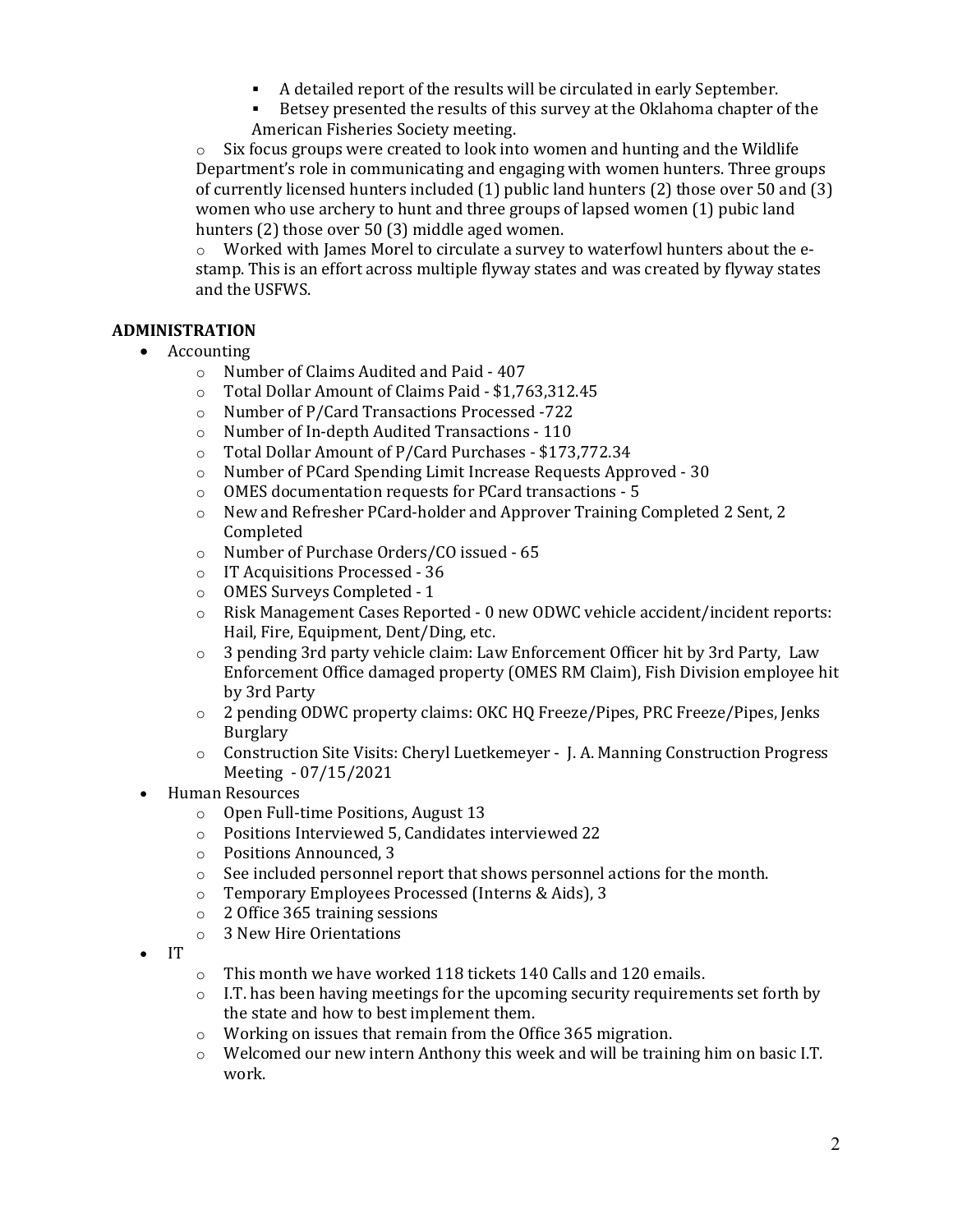- $\circ$  Ongoing projects with the death audit report, assisting Federal Aid reports, worked with HR on their personnel program and retirement program, as well as continued work with the Choctaws and DHS.
- License
	- o Processed over 930 customer orders, including 590 licenses and 370 hard card orders (mail and walk-in orders) Totaling almost \$39,000 in revenue
	- o Shipped over 500 merchandise items (hats, books, etc.) totaling almost \$7,000 in revenue
	- $\circ$  Deposited over \$123,000 in miscellaneous revenue, such as lease payments, fines, restitution, etc.
- Property
	- $\circ$  Prepped nine new law enforcement trucks, one fish truck, and one wildlife truck getting ready for vehicle exchange
	- o Nine complete truck exchange for Game Wardens
	- o Kelli Joyner hired as new Property Assistant
	- o Reconciled Admin Division Comdata invoice and submitted for payment
	- o Met with Lingo Construction and Beck Design on south stairwell waterproofing
	- o Carrier came out and made repairs on chiller
	- o New control panel and sump pump installed in reflecting pond pit.
	- o Working with Tempco and Fadco to get skylight in lobby repaired
	- o Washed five pool trucks and had oil change and transmission service on two pool vehicles
	- o Ordered \$1,200 of office supplies for mailroom stock

# **FISHERIES DIVISION**

## **July**

Statewide Fish Stockings

| <b>Species</b>   | <b>Number Fish</b> | <b>Size</b> | <b>Number Locations</b> |
|------------------|--------------------|-------------|-------------------------|
| Bluegill sunfish | 550                | $4 - 5"$    |                         |
| Channel catfish  | 273                | 14"         |                         |
| Channel catfish  | 459,724            | $\leq 1$ "  |                         |
| Grass carp       | 40                 | 14"         |                         |
| Hybrid sunfish   | 2,500              | $5 - 6"$    |                         |
| Largemouth bass  | 250                | 2"          |                         |
| Rainbow trout    | 4,810              | 11"         |                         |

Meetings attended

- Staff participated in the 2020 WAFWA Summer Virtual Conference, July 14-16, 19-20.
- Staff participated in the AFWA monthly fisheries chiefs conference call.

Activities

- Gear bias of low-frequency electrofishing for Blue Catfish at Arcadia Reservoir and Wiley Post Reservoir is ongoing, with 1,950 fish at Arcadia and 2,300 fish at Wiley Post being tagged.
- Seining for hybrid striped bass was conducted at Thunderbird Reservoir to determine survival and food habits.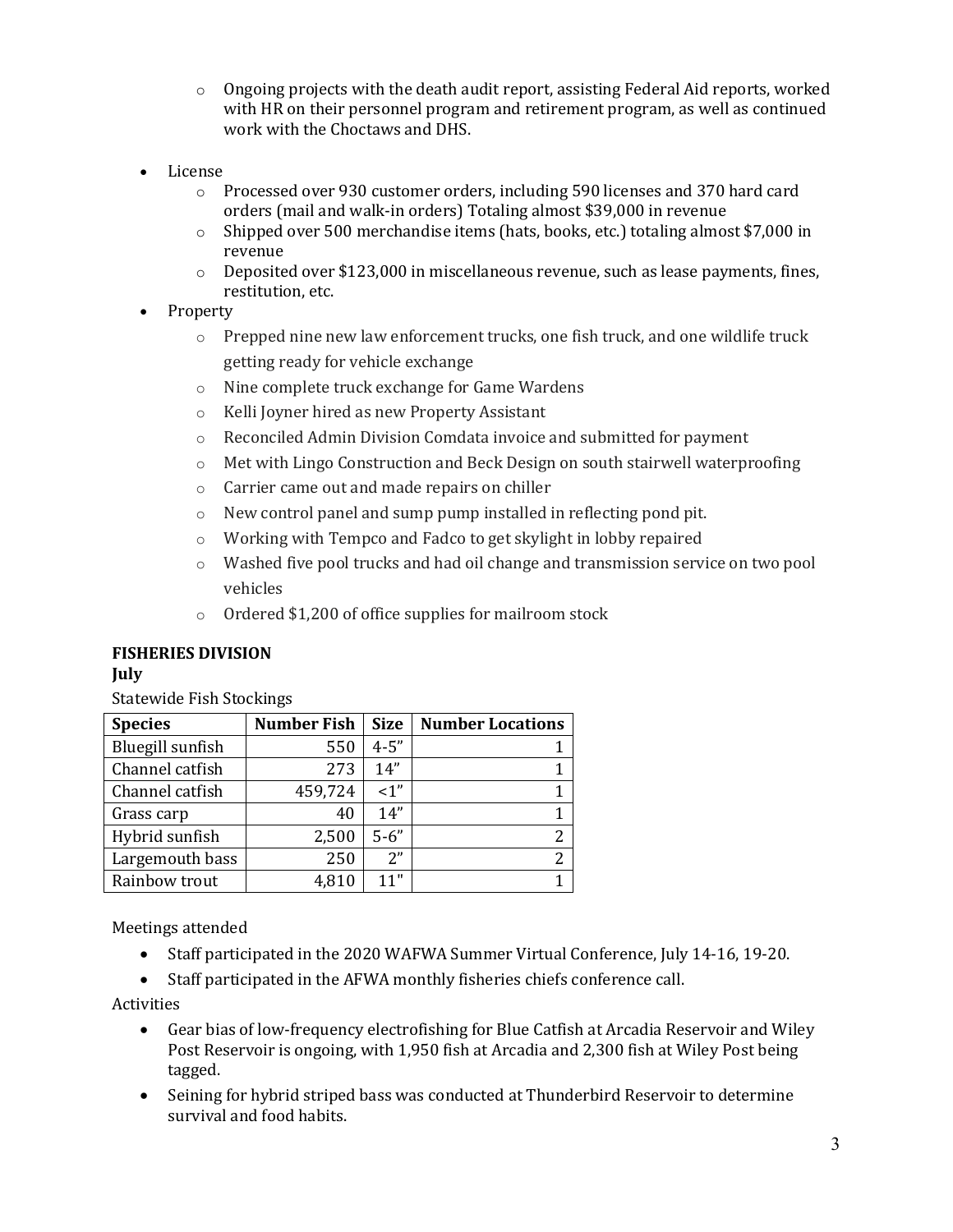- Collected striped bass below Eufaula in collaboration with OSU researchers for the striped bass population study in the lower Arkansas River.
- Surveyed 35 sites in the Verdigris River watershed as part of our annual statewide community sampling program. Vouchered specimens collected during previous community surveys were identified.
- Assisted USFWS staff with snorkel sampling on Little River and Glover River.
- Tandem hoop nets were used to survey channel catfish populations at 16 reservoirs statewide. Survey data are concurrently being entered and analyzed. Otoliths were collected from a subsample of captured individuals and are being processed as time permits.
- Florida largemouth bass DNA samples collected during spring surveys were shipped to Auburn University for analysis.
- Seining was conducted on Broken Bow Reservoir and Wister Lake with over 1,800 fish being processed.
- Conducted electrofishing surveys on Sally Jones and Horton Slough for Sequoyah NWR personnel.
- Prepared and submitted Vann's lake refuge regulation change proposal to increase fishing access in the Muskogee/Wagoner area.
- Assisted ODEQ staff with fish collections at McGee Creek for mercury sampling.
- On-site technical assistance was provided to three private pond owners. Woods County was also provided assistance with the design and rehabilitation of a pond.
- Fish attractor buoys were inspected and replaced on Arbuckle and Veterans lakes. Three new habitat projects were completed on Pawnee Lake.
- Two fish kills on Hudson Lake were investigated.
- Staff continued working on outreach projects related to native fisheries, and surveyed smallmouth buffalo in reservoir.
- New fishing regulation proposals are currently being drafted and reviewed.
- Signs for the new Barren Fork property were drafted, and a Kiosk was designed and ordered.
- Maintenance on Department lakes statewide included mowing, brush clearing, vegetation management, and general grounds and dam maintenance.
- Staff inspected boating and fishing access locations statewide, including Bell Cow, Shawnee, Dripping Springs, Okemah, Okmulgee and Eufaula lakes.
- Staff met with the cities of Pawnee and Hominy regarding future boating access projects.
- Staff continues to monitor the Manning SFH pump station project and participate in coordination meetings with the contractor.
- Staff assisted with the Scissortail Park Fishing event.
- A presentation was given to the Friends of the Arkansas River on the Arkansas River fishery. Attendees included about 60 members and various media personalities.

## **C&E DIVISION**

• The Outdoor Oklahoma Adventure Raffle has closed and the winners have been notified. The second year of the raffles generated more that \$224,000 in revenue. The full list can be seen here: [https://officemgmtentserv](https://officemgmtentserv-my.sharepoint.com/:x:/g/personal/mike_chrisman_odwc_ok_gov/EdGzT9utbalFj6MSbc-j4JoBE_knGK8q8bd1-na4WHDKLw?e=O0rEyF)[my.sharepoint.com/:x:/g/personal/mike\\_chrisman\\_odwc\\_ok\\_gov/EdGzT9utbalFj6MSbc](https://officemgmtentserv-my.sharepoint.com/:x:/g/personal/mike_chrisman_odwc_ok_gov/EdGzT9utbalFj6MSbc-j4JoBE_knGK8q8bd1-na4WHDKLw?e=O0rEyF)[j4JoBE\\_knGK8q8bd1-na4WHDKLw?e=O0rEyF](https://officemgmtentserv-my.sharepoint.com/:x:/g/personal/mike_chrisman_odwc_ok_gov/EdGzT9utbalFj6MSbc-j4JoBE_knGK8q8bd1-na4WHDKLw?e=O0rEyF)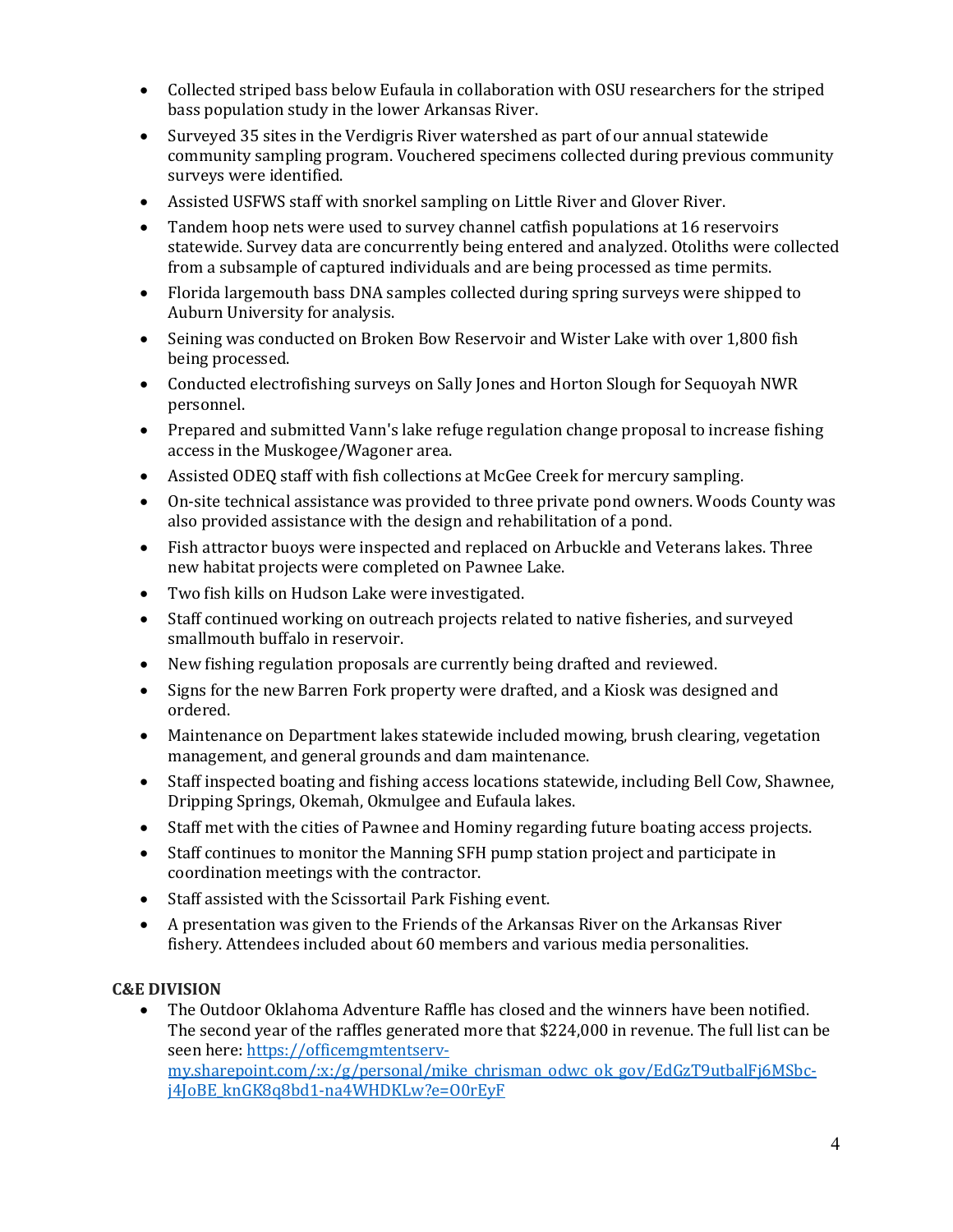- The Education Section has been working closely with the FFA to plan the upcoming FFA Shotgun Shoots.
	- October 11- Ft Supply October 13- Norman October 21- Coweta November 3-Broken Bow November 9- Altus November 17- State Shoot --OKC Gun Club
- Kelly Boyer and Shawn Gee conducted two teacher training courses for NASP, Varsity Archery, Explore Bowhunting, Explore Bowfishing, Hunter Education and Fishing in the Schools programs certifications. Around half of the teachers that attend workshops are from schools that already have our programs and are needing new teachers trained. The other half are from schools that are just now starting our programs. Additional courses are scheduled for August and September. Approximately 20 teachers attend each two-three day training course.
- Damon Springer and Jason Smith set up a pre-dove season warm up ODWC staff and other state employees at the OKC Gun Club on August 26.
- Colin Berg, Shawn Gee and Kelly Boyer received training from License Section along with fisheries staff at Jenks so that all staff are able to sell lifetime license to constituents. Micki O'Neal received her training the previous month and began issuing lifetimes soon after all of the required equipment arrived.
- Kasie Harriet worked with Daniel Griffith to get dove field locations added to the Department website. Over 50 field locations were submitted by biologists from across the state. Dove season kicks off the fall hunting seasons, and opening weekend is free hunting days making it a great time to introduce new hunters.
- Skylar St. Yves prepared a fishing license sales update for the WOG and continued to work on the fishing resource pages on the website. These pages have grown in popularity and provide beginning, intermediate and advanced anglers with some outstanding information. Updates on lake specific pages have included things such as adding bait shops and camping area information to better assist our anglers as they plan their fishing trips.
- Lance Meek and Shawn Gee continued efforts on WMA gun range projects along with other agency personnel. Virtually every range that is scheduled for renovation has some kind of work that will take place during this fiscal year. Some are undergoing EA's, while others are in the engineering phase and a couple will begin construction.
- Once again the Wildlife Department had an excellent showing at a national conference of wildlife resource agencies, most recently the CommEd Division took home a number of awards at the annual meeting of the Association of Conservation Information.

## Place: FIRST

Category: Best Social Media Presence Winner: Social Media Team (Sarah/Kelly and all) Submitted entry: Oklahoma Department of Wildlife Social Media

Place: FIRST Category: External Newsletter Winner: Jena submitted entries: April Wild Side <https://content.govdelivery.com/accounts/OKDWC/bulletins/2834ffb>

June Wild Side <https://content.govdelivery.com/accounts/OKDWC/bulletins/28e1147>

Place: FIRST Category: Internal Communication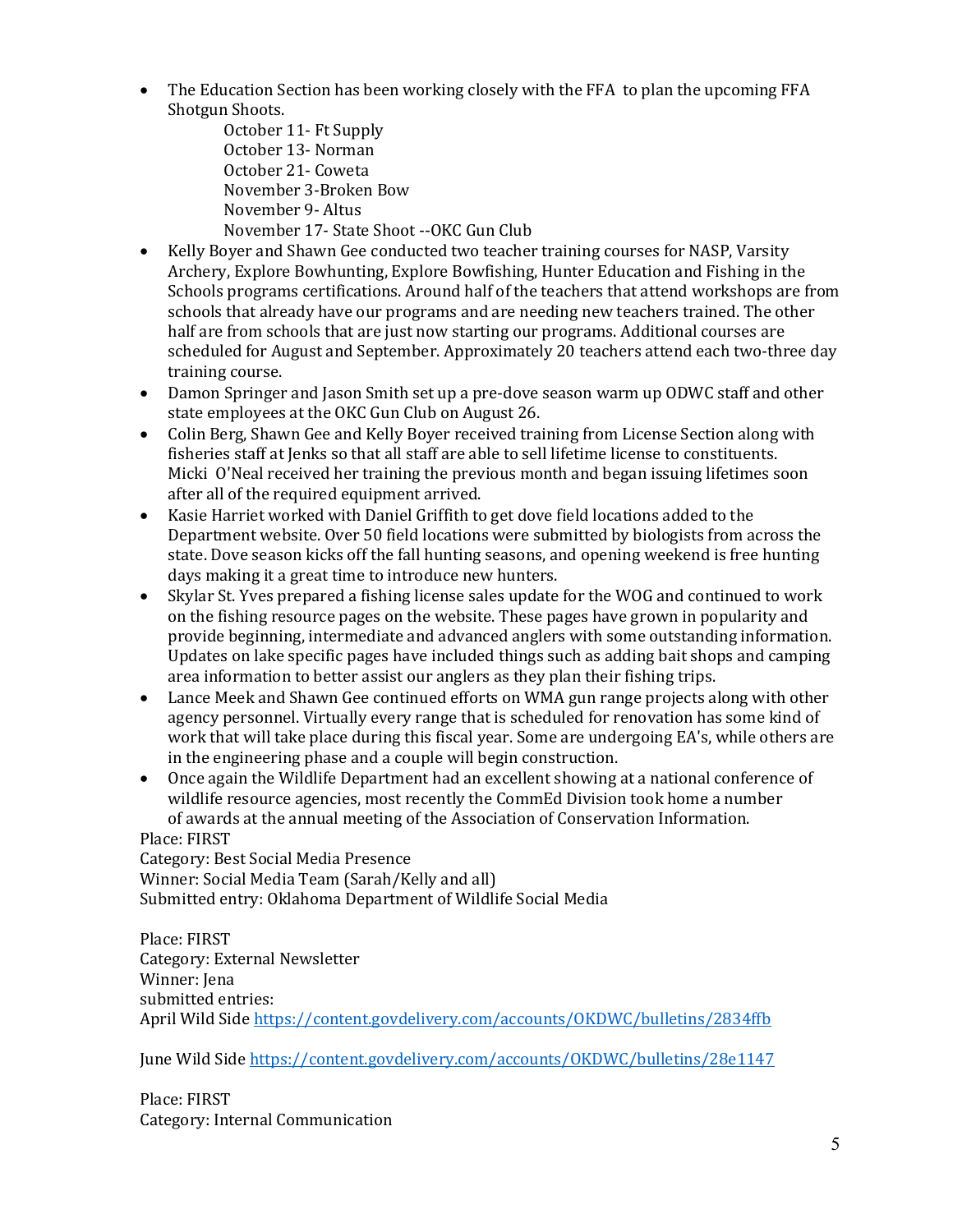Winner: Iena Submitted entry: Communication and Education Division Road Show map

Place: FIRST Category: Photography: Scenic Winner: Sarah Southerland Submitted entry: Photo titled "Still Dawn"

Place: SECOND Category: Video: PSA and Marketing Winner: Blake Podhajsky Submitted entry: Tess Maune - Outdoors Are Always Open YouTube link: [https://youtu.be/RxKHH6c\\_8PI](https://youtu.be/RxKHH6c_8PI)

Place: THIRD Category: One-time Publication: Other Winner: Skylar Submitted entry: Prescribed Fire Workshop Handout

Place: THIRD Category: Poster Winner: Skylar Submitted entry: Identifying Antlerless Mule Deer Poster

Place: THIRD Category: Video Feature: How-to / Instructional Winner: Darrin Hill Submitted entry: Easy Tenkara Fishing YouTube Link: [https://youtu.be/BVpBNF\\_urxA](https://youtu.be/BVpBNF_urxA)

Place: THIRD Category: Photography: People Winner: Sarah Southerland Submitted entry: Pink Sky

### **WILDLIFE DIVISION**

- WMA staff are busy with normal end-of-summer area maintenance and spruce-up in preparation for the upcoming hunting season. Habitat work largely consisted of manipulation of dove fields, and also soil/site prep for fall plantings in September. August rains delayed mowing dove feeding fields on many areas across the state.
- Staff on several WMA's conducted late summer bat acoustic surveys.
- Staff continued preparations for annual Duck Blind Drawings at Porter office which will be held on September 18.
- Monitored agriculture, hay, and grazing leases, and cattle were removed on all WMA's prior to the September 1 dove opener.
- Responded to a number of nuisance bear reports, which is normal for late summer. Conducted bear scent surveys in southeast and northeast regions.
- Completed mourning dove trapping and banding.
- Deer spotlight surveys are winding down on WMA's, fawn production is looking good.
- Completed initial meeting with researchers in the Panhandle for pronghorn & bear research projects.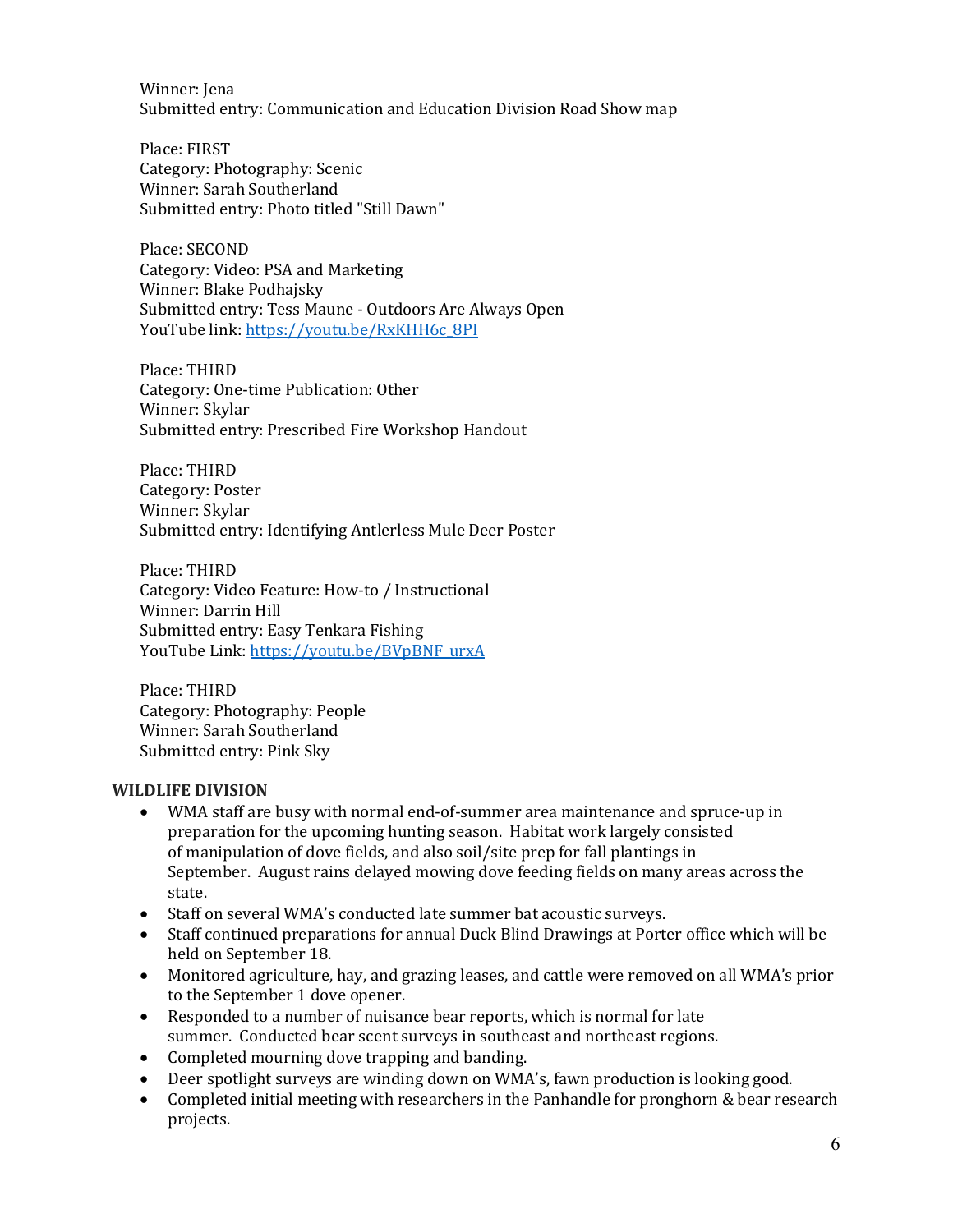- Staff led GIS computer training.
- A limited amount of millet seed was planted for waterfowl.
- Staff began quail roadside surveys.

## **L AW ENFORCEMENT DIVISION**

- Wardens attended an Environmental Crimes class on Aug. 27<sup>th</sup>. This class was taught by Department of Environmental Quality Criminal Investigation Unit. Investigator Michael Freeman taught the class for us. The class was also 8 hours of CLEET credit for each officer.
- Wardens also have the chance to attend a Narcan class on Sept. 17<sup>th</sup>. This class will enable all wardens who attend the class to carry a Narcan kit that could possibly save their or the public's life in the future.
- Wardens have been teaching hunter education classes over the last few weeks. They have classes scheduled well into November.
- The Districts have been finishing up all of their continuing education classes of the last month. They have also been getting their firearms training done and qualifications done for the year.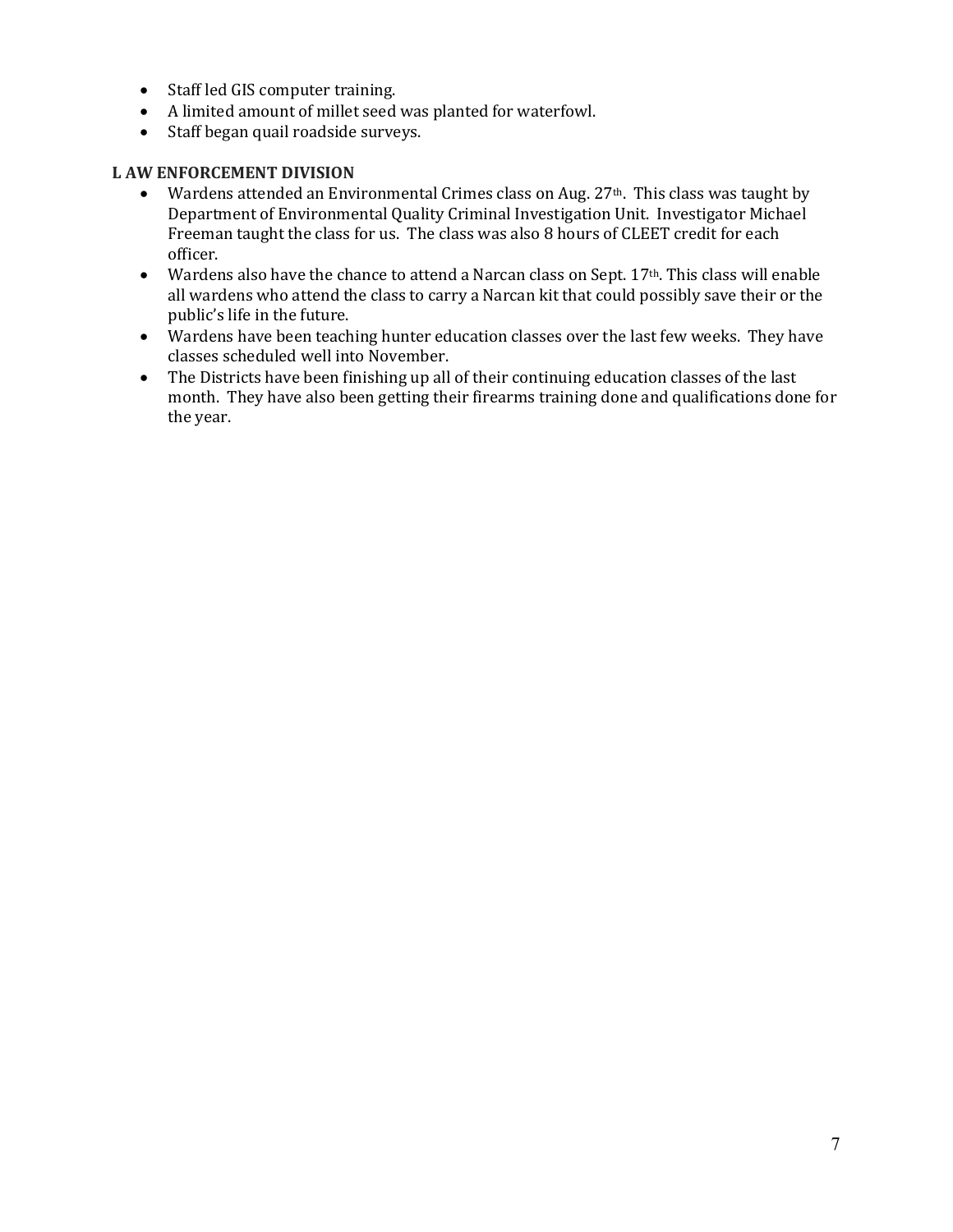# *Oklahoma Department of Wildlife Conservation Financial Statement*

*For the period July 1, 2021 Through July 31, 2021*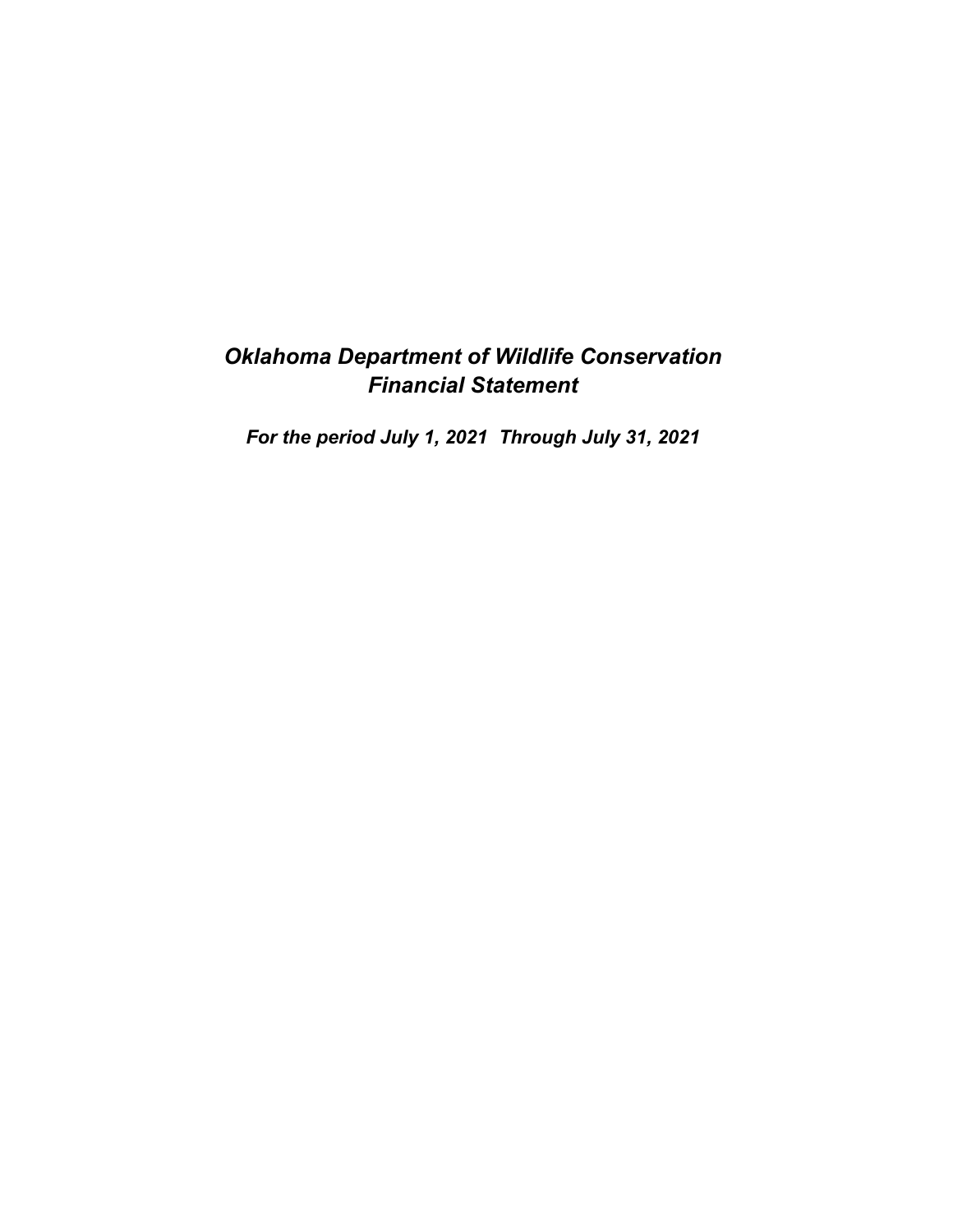## *OKLAHOMA DEPARTMENT OF WILDLIFE CONSERVATION Combined Balance Sheet - All Fund Types and Accounts Groups July 31, 2021*

|                                                                        |                                |                     |                         | <b>Account Groups</b>          |                   |                |              |
|------------------------------------------------------------------------|--------------------------------|---------------------|-------------------------|--------------------------------|-------------------|----------------|--------------|
|                                                                        | <b>Governmental Fund Types</b> |                     | Fiduciary<br>Fund Types |                                | General           | 07/31/2021     | 07/31/2020   |
| Assets and Other Debits:                                               | General                        | Capital<br>Projects | Trust                   | General<br><b>Fixed Assets</b> | Long-Term<br>Debt | Totals         | Totals       |
| Cash                                                                   | 14,734,536                     |                     | 3,859,804               |                                |                   | 18,594,340     | 17,914,944   |
| Investments                                                            | $\Omega$                       |                     | 284,295,115             |                                |                   | 284,295,115    | 235,617,830  |
| <b>Accounts Receivable</b>                                             | 1,874,097                      |                     |                         |                                |                   | 1,874,097      | 2,802,713    |
| Monthly Lifetime License                                               |                                |                     | 125,475                 |                                |                   | 125,475        | 164,850      |
| Legacy Permit / Operation game Thief                                   | 5,180,394                      |                     | 7,000                   |                                |                   | 5, 187, 394.00 | 4,284,254.00 |
| <b>Fixed Assets</b>                                                    |                                |                     |                         | 70,519,921                     |                   | 70,519,921     | 69,801,393   |
| Land                                                                   |                                |                     |                         | 96,610,614                     |                   | 96,610,614     | 96,633,279   |
| Other Debits:                                                          |                                |                     |                         |                                |                   |                |              |
| Amount To Be Provided<br>For Payment of<br><b>Compensated Absences</b> |                                |                     |                         |                                |                   |                |              |
| Amount To Be Provided                                                  |                                |                     |                         |                                | 3,453,776         | 3,453,776      | 3,236,668    |
| For Payment of<br>Net Pension Obligation                               |                                |                     |                         |                                |                   |                |              |
|                                                                        |                                |                     |                         |                                | 16,555,543        | 16,555,543     | 11,509,243   |
| Liabilities and Fund Balance:                                          | 21,789,027                     | $\pmb{0}$           | 288,287,394             | 167,130,535                    | 20,009,319        | 497,216,275    | 437,687,920  |
| Liabilities:                                                           |                                |                     |                         |                                |                   |                |              |
| Accounts Payable (accrual)                                             | 1,595,644                      |                     |                         |                                |                   | 1,595,644      | 2,067,570    |
| Due to Other Funds (current month Lifetimes)                           | 125,475                        |                     |                         |                                |                   | 125,475        | 164,850      |
|                                                                        |                                |                     |                         |                                | 3,453,776         | 3,453,776      | 3,236,668    |
| Compensated Absences Payable (leave accrual)                           |                                |                     |                         |                                |                   |                |              |
| Net Pension Obligation                                                 |                                |                     |                         |                                | 16,555,543        | 16,555,543     | 11,509,243   |
| <b>Total Liabilities</b>                                               | 1,721,119                      | 0                   | 0                       | $\mathbf 0$                    | 20,009,319        | 21,730,438     | 16,978,331   |
| Fund Balance:                                                          |                                |                     |                         |                                |                   |                |              |
| Reserved for Employee Pension Benefits                                 |                                |                     | 142,276,031             |                                |                   | 142,276,031    | 122,144,089  |
| Reserved for Defined Contribution Benefits (DC)                        |                                |                     | 5,876,488               |                                |                   | 5,876,488      | 3,922,828    |
| Investment in General Fixed Assets                                     |                                |                     |                         | 167,130,535                    |                   | 167,130,535    | 166,434,672  |
| <b>Fund Balance</b>                                                    | 20,067,908                     |                     | 140,134,875             |                                |                   | 160,202,783    | 128,208,000  |
| <b>Total Fund Balance</b>                                              | 20,067,908                     | $\pmb{0}$           | 288,287,394             | 167,130,535                    | $\mathbf 0$       | 475,485,837    | 420,709,589  |
| <b>Total Liabilities and Fund Balance</b>                              | 21,789,027                     | 0                   | 288,287,394             | 167,130,535                    | 20,009,319        | 497,216,275    | 437,687,920  |
|                                                                        |                                |                     |                         |                                |                   |                |              |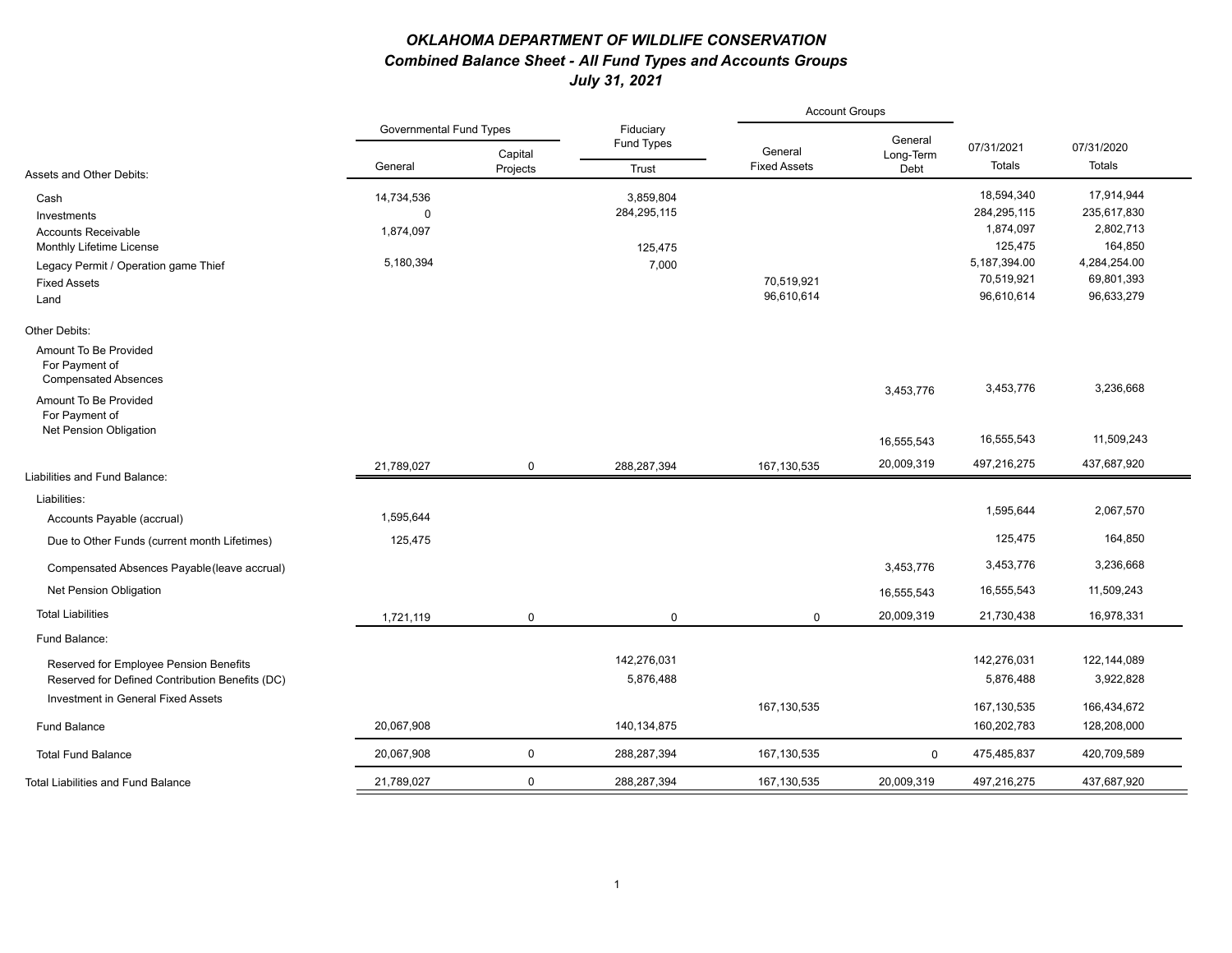### *OKLAHOMA DEPARTMENT OF WILDLIFE CONSERVATION Trust Funds*

### *Combining Balance Sheets July 31, 2021*

|                                    | Expendable<br>Trust | Nonexpendable<br>Trust | Pension<br>Trust | DC<br>Trust | 07/31/2021<br>Totals | 07/31/2020<br>Totals |  |
|------------------------------------|---------------------|------------------------|------------------|-------------|----------------------|----------------------|--|
| Assets:                            |                     |                        |                  |             |                      |                      |  |
| Cash (Wildlife Heritage)           | 384,046             | 3,475,758              |                  |             | 3,859,804            | 3,591,827            |  |
| Investments                        | 43,070,306          | 93,072,290             | 142,276,031      | 5,876,488   | 284,295,115          | 239,540,658          |  |
| Due From Other Funds               |                     | 125,475                |                  |             | 125,475              | 164,850              |  |
| Restricted Assets (OP. Game Thief) |                     | 7,000                  |                  |             | 7,000                | 7,000                |  |
|                                    | 43,454,352          | 96,680,523             | 142,276,031      | 5,876,488   | 288,287,394          | 243,304,335          |  |

# Fund Balance:

| Fund Balance Reserved for<br><b>Employee Pension Benefits</b> |            |            | 142.276.031 | 5.876.488 | 148.152.519 | 126,066,917 |
|---------------------------------------------------------------|------------|------------|-------------|-----------|-------------|-------------|
| Fund Balance                                                  | 43,454,352 | 96,680,523 |             |           | 140,134,875 | 117,237,418 |
| <b>Total Fund Balance</b>                                     | 43,454,352 | 96.680.523 | 142.276.031 | 5.876.488 | 288,287,394 | 243,304,335 |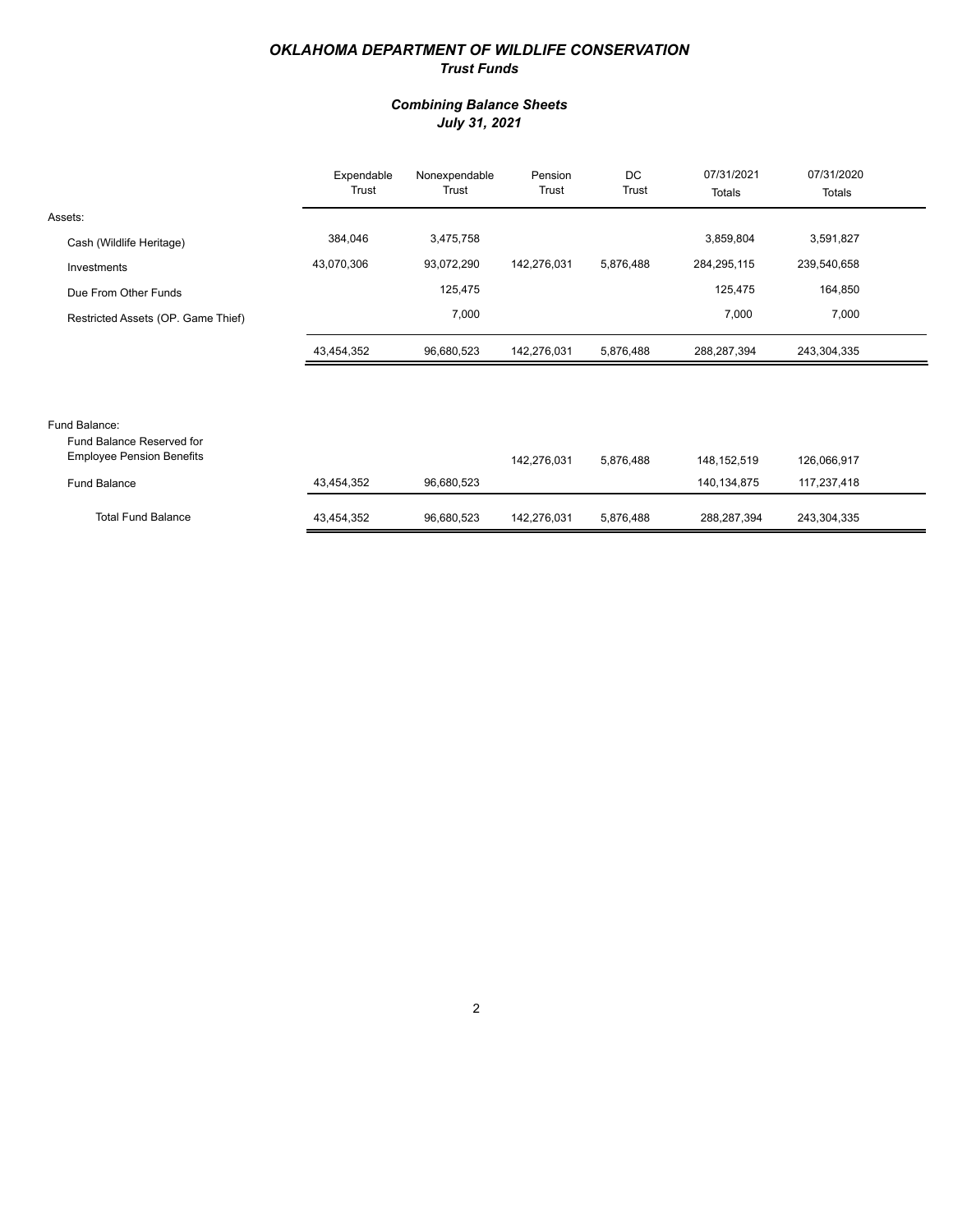#### *OKLAHOMA DEPARTMENT OF WILDLIFE CONSERVATION Combined Statement of Revenues, Expenditures, and Changes in Fund Balances All Governmental Fund Types and Expendable Trust Fund For the Period July 1, 2021 Through July 31, 2021*

|                                                                                          | <b>Governmental Fund Types</b> |                     | Fiduciary<br>Fund Type |                      |                      |                            |
|------------------------------------------------------------------------------------------|--------------------------------|---------------------|------------------------|----------------------|----------------------|----------------------------|
|                                                                                          | General                        | Capital<br>Projects | Expendable<br>Trust    | 07/31/2021<br>Totals | 07/31/2020<br>Totals | Percent of<br>Inc. or Dec. |
| Revenues:                                                                                |                                |                     |                        |                      |                      |                            |
| Licenses (without Lifetimes)                                                             | 638,628                        |                     |                        | 638,628              | 681,035              | $-6.23%$                   |
| <b>Other Wildlife Sales</b>                                                              | 258,444                        |                     |                        | 258,444              | 240,436              | 7.49%                      |
| Agriculture and Oil Lease                                                                | 66,904                         |                     |                        | 66,904               | 154,507              | -56.70%                    |
| <b>Grant Revenue</b>                                                                     | 857,597                        |                     |                        | 857,597              | 1,883,850            | $-54.48%$                  |
| Investment Income                                                                        | 18,274                         |                     | 3,730                  | 22,004               | 33,425               | $-34.17%$                  |
| Miscellaneous                                                                            | 102,669                        |                     |                        | 102,669              | 1,885,832            | -94.56%                    |
| <b>Total Revenues</b>                                                                    | 1,942,516                      | $\pmb{0}$           | 3,730                  | 1,946,246            | 4,879,085            | $-60.11%$                  |
|                                                                                          |                                |                     |                        |                      |                      |                            |
| Expenditures:                                                                            | 661,232                        |                     |                        |                      |                      | 19.11%                     |
| Administration<br>Wildlife                                                               | 984,655                        |                     |                        | 661,232<br>984,655   | 555,166<br>1,454,825 | $-32.32%$                  |
| Fish                                                                                     | 865,703                        |                     |                        | 865,703              | 656,417              | 31.88%                     |
| Law Enforcement                                                                          | 1,248,267                      |                     |                        | 1,248,267            | 785,875              | 58.84%                     |
| Information and Education                                                                | 268,655                        |                     |                        | 268,655              | 215,543              | 24.64%                     |
| Capital Improvements                                                                     | 1,134,576                      |                     |                        | 1,134,576            | 1,611,533            | -29.60%                    |
| <b>Land Acquisitions</b>                                                                 |                                |                     |                        |                      | 0                    | 0.00%                      |
|                                                                                          |                                |                     |                        |                      |                      |                            |
| <b>Total Expenditures</b>                                                                | 5,163,088                      | $\pmb{0}$           |                        | 5,163,088            | 5,279,359            | $-2.20%$                   |
| Excess(deficiency) of Revenues<br>Over (Under) Expenditures                              | (3,220,572)                    | $\pmb{0}$           | 3,730                  | (3,216,842)          | (400, 274)           | 703.66%                    |
| Other Financing Sources(uses):                                                           |                                |                     |                        |                      |                      |                            |
| Sale of General Fixed Assets                                                             | $\pmb{0}$                      |                     |                        | 0                    | 535,233              | $-100.00\%$                |
| Operating Transfers In                                                                   | 59,269                         | $\pmb{0}$           | 1,239,286              | 1,298,555            | 3,952,606            | $-67.15%$                  |
| <b>Operating Transfers Out</b>                                                           | $\mathbf 0$                    |                     | (59, 269)              | (59, 269)            | (44, 791)            | 32.32%                     |
| Operating Transfers Out (215)                                                            |                                |                     | $\Omega$               | $\mathbf 0$          | $\Omega$             | 0.00                       |
| Total Other Financing Sources (uses)                                                     | 59,269                         | $\mathbf 0$         | 1,180,017              | 1,239,286            | 4,443,048            | $-72.11%$                  |
| Excess of revenues & other financing sources<br>over expenditures & other financing uses | (3, 161, 303)                  | 0                   | 1,183,747              | (1,977,556)          | 4,042,774            | $-148.92%$                 |
| Fund Balances, Beginning of Year:                                                        | 23,229,211                     | 0                   | 42,270,605             | 65,499,816           | 35,306,282           | 85.52%                     |
| Fund Balances July 31, 2021:                                                             | 20,067,908                     | $\mathbf 0$         | 43,454,352             | 63,522,260           | 39,349,056           | 61.43%                     |
|                                                                                          |                                |                     |                        |                      |                      |                            |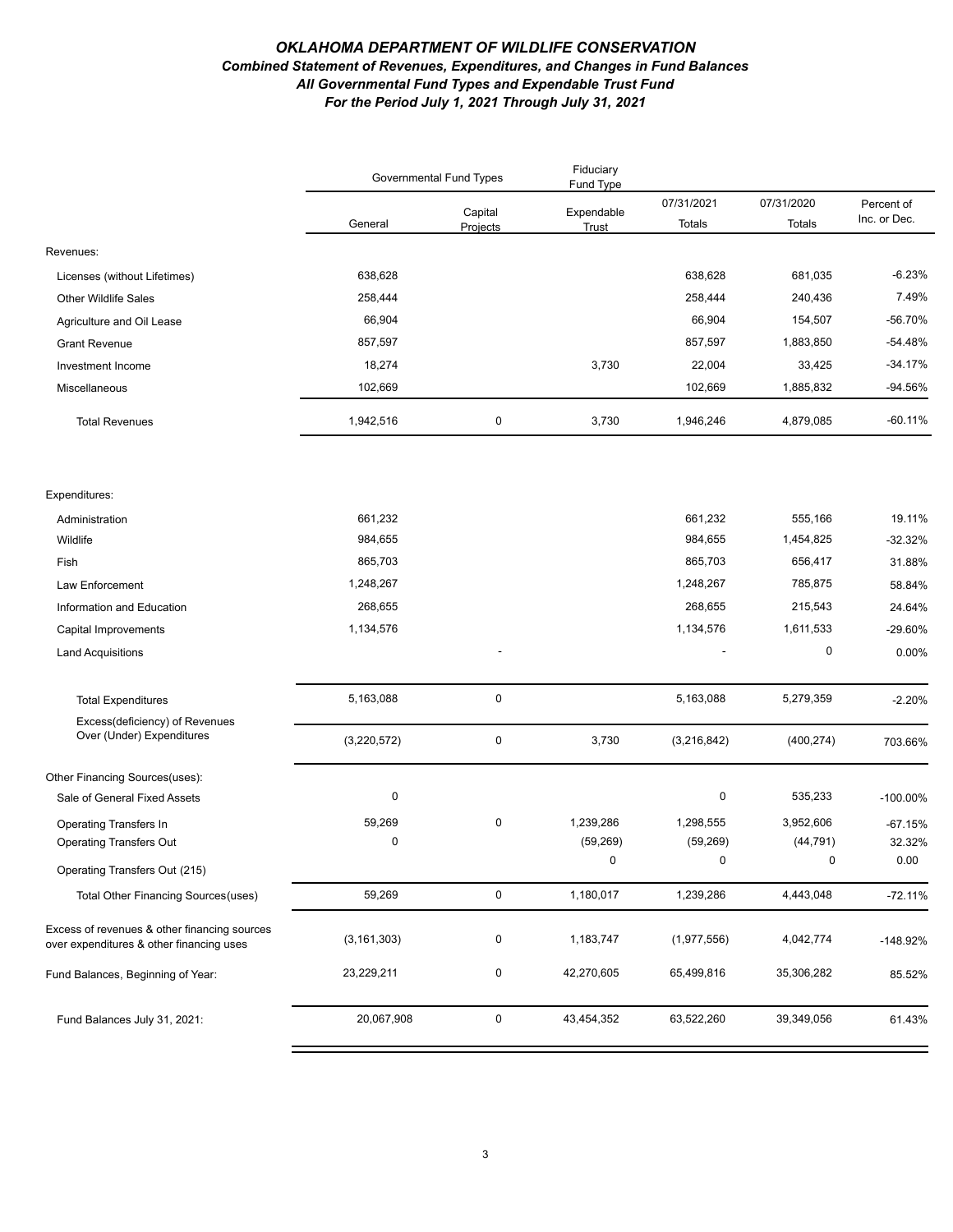### *OKLAHOMA DEPARTMENT OF WILDLIFE CONSERVATION Combined Statement of Revenues, Expenditures, and Changes in Fund Balances Trust Funds For the Period July 1, 2021 Through July 31, 2021*

|                                         |                        | <b>Fiduciary Fund Types</b> |                    |                             |                             |
|-----------------------------------------|------------------------|-----------------------------|--------------------|-----------------------------|-----------------------------|
|                                         | Nonexpendable<br>Trust | Pension<br>Trust            | DC<br><b>Trust</b> | 07/31/2021<br><b>Totals</b> | 07/31/2020<br><b>Totals</b> |
| <b>Operating Revenues:</b>              |                        |                             |                    |                             |                             |
| Licenses (Lifetime)                     | 125,475                |                             |                    | 125,475                     | 164,850                     |
| Other Sales (Senior Citizen Licenses)   | 13,365                 |                             |                    | 13,365                      | 20,575                      |
| Interest and Investment Income          | $\pmb{0}$              | 1,259,511                   | 18,847             | 1,278,358                   | 4,533,817                   |
| <b>Employer Contributions</b>           |                        | $\mathsf 0$                 | 45,753             | 45,753                      | 37,477                      |
| <b>Employee Contributions</b>           |                        | 47,783                      | 32,832             | 80,615                      | 73,846                      |
| <b>Total Operating Revenues</b>         | 138,840                | 1,307,294                   | 97,432             | 1,543,566                   | 4,830,565                   |
| <b>Operating Expenses:</b>              |                        |                             |                    |                             |                             |
| Administration                          |                        | 68,525                      | 1,310              | 69,835                      | 58,783                      |
| <b>Benefits and Participant Refunds</b> | $\mathbf 0$            | 703,217                     | 12,906             | 716,123                     | 694,231                     |
| <b>Total Operating Expenses</b>         | $\mathsf 0$            | 771,742                     | 14,216             | 785,958                     | 753,014                     |
| Operating Income                        | 138,840                | 535,552                     | 83,216             | 757,608                     | 4,077,551                   |
| Nonoperating Expenses:                  |                        |                             |                    |                             |                             |
| <b>Transfers Out</b>                    | 0                      | 0                           | 0                  | $\pmb{0}$                   | 0                           |
| <b>Total Nonoperating Expenses</b>      | $\mathsf 0$            | $\mathsf 0$                 | 0                  | $\mathbf 0$                 | $\mathbf 0$                 |
|                                         |                        |                             |                    |                             |                             |
| Net Income                              | 138,840                | 535,552                     | 83,216             | 757,608                     | 4,077,551                   |
| Fund Balances, Beginning                | 96,541,683             | 141,740,479                 | 5,793,272          | 244,075,434                 | 215, 125, 564               |
| Fund Balances, July 31, 2021            | 96,680,523             | 142,276,031                 | 5,876,488          | 244,833,042                 | 219,203,115                 |

4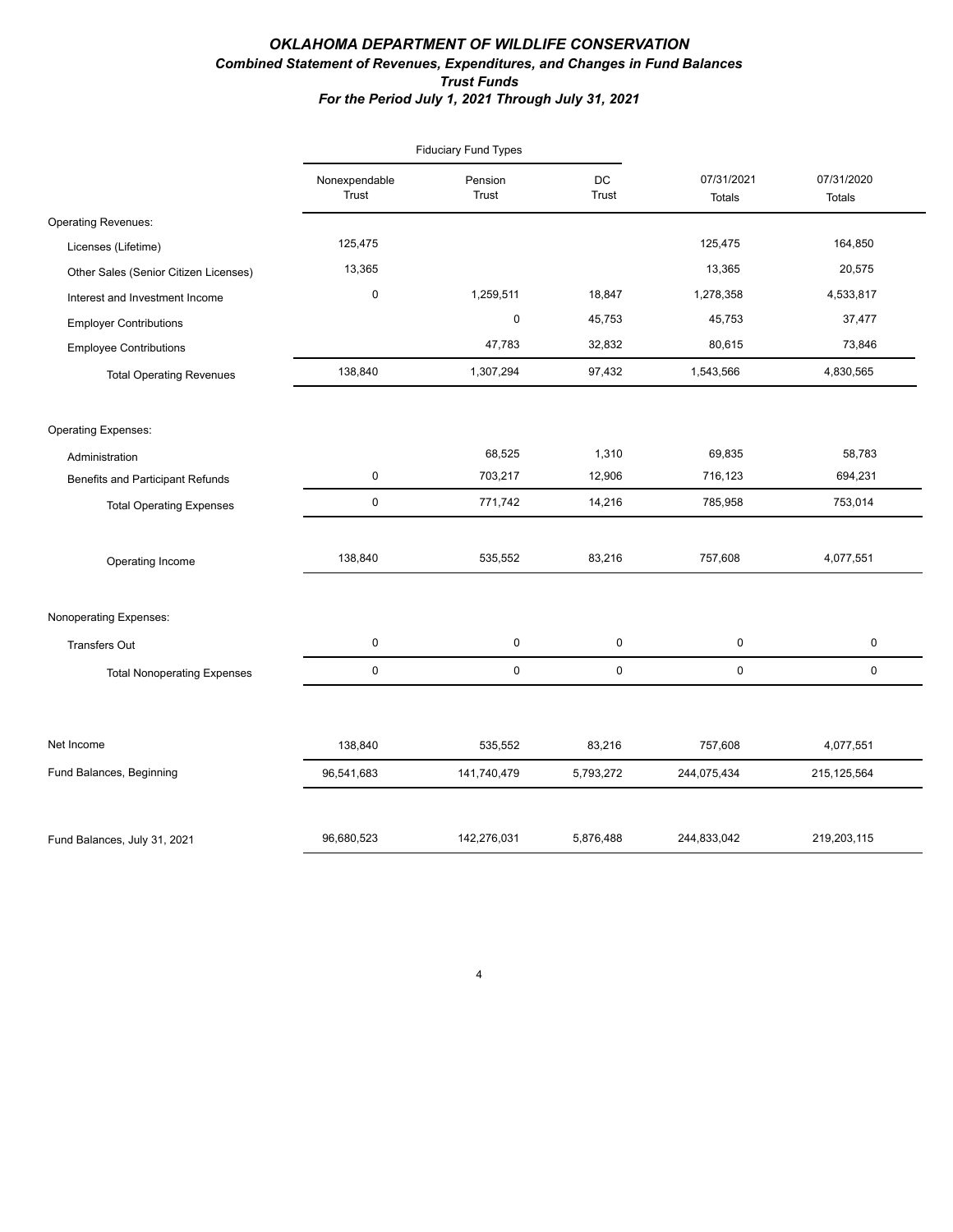

# **Wildlife Contributions Report**

# **July 2021**

| Order ID | <b>Order Date</b> | <b>Total Payment</b><br><b>Amount</b> | Name Of<br><b>Individual Or</b><br><b>Business</b> | <b>Description Of Contribution</b>            |
|----------|-------------------|---------------------------------------|----------------------------------------------------|-----------------------------------------------|
| 20637316 | 7/14/2021 2:58 PM | \$5,092.00                            | <b>Barry Shrader</b>                               | Fish Division/Blue River catch<br>and release |
| 20637314 | 7/14/2021 2:56 PM | \$2,500.00                            | <b>Barry Shrader</b>                               | Fish Division/Blue River catch<br>and release |
|          | Total             | \$7,592.00                            |                                                    |                                               |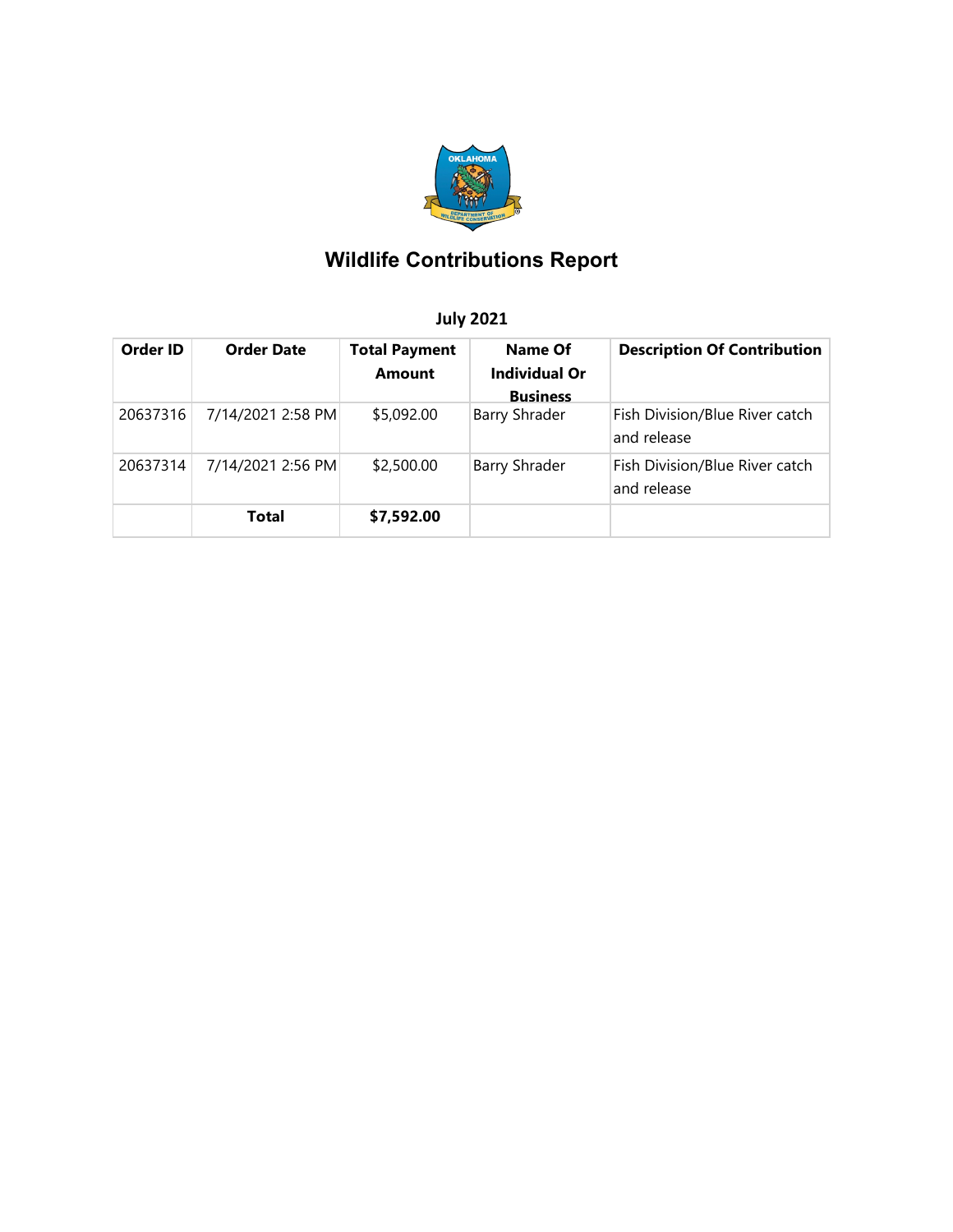

## **MEMORANDUM**

**DATE:** August 23, 2021 **TO:** OK Department of Wildlife Commission and Staff **FROM:** Brittnee Preston **RE:** Report July and August Federal and Congressional Issues for September Commission Meeting

## **State of Play:**

The Congressional Budget Office announced the government will run out of borrowing authority in October or November unless Congress takes action. The debt limit was reached on July 31st but the Treasury has the ability to use extraordinary measures to get by until October or November.

President –

> President Biden has been very busy dealing with what has been deemed the "twin crises," the new wave of COVID cases and the Taliban's taking of Afghanistan.

Infrastructure package –

> The Senate moved forward on an infrastructure deal passing a \$1.2 trillion, eight-year infrastructure bill. The only wildlife related provisions allocate \$2.13 billion over five years for ecosystem restoration activities to the Department of Interior and Department of Agriculture and modifies eligibility rules for Surface Transportation Block Grants to include wildlife crossing structures. The package now sits in the House awaiting consideration.

Fiscal lay of the land –

## **Congress**:

General Congressional Actions –

> The House recessed for the month of August while the Senate postponed their recess to work on the infrastructure package and budget deal. After completing that work, the Senate recessed until after Labor Day. The House cut their recess short and came back to work on the Senate passed infrastructure package and budget.

House –

- > The House finished up markups on their 12 appropriations bills in mid-July and pushed forward with a 7 bill bundle the last week of July just before recessing for August. This bill included: Transportation-HUD, Agriculture, Energy and Water, Financial Services, Interior and Environment, Labor-HHS-Education, and Military Construction-VA.
- > The House Natural Resources committee held a hearing on H.R. 2773, the Recovering America's Wildlife Act. Collin O'Mara, President and Chief Executive Officer for The National Wildlife Federation, and Mr. Stephen Geurtin, Deputy Director for Policy U.S. Fish and Wildlife Service testified on the bill. There weren't any negative questions or comments made on the bill. The witnesses emphasized that the best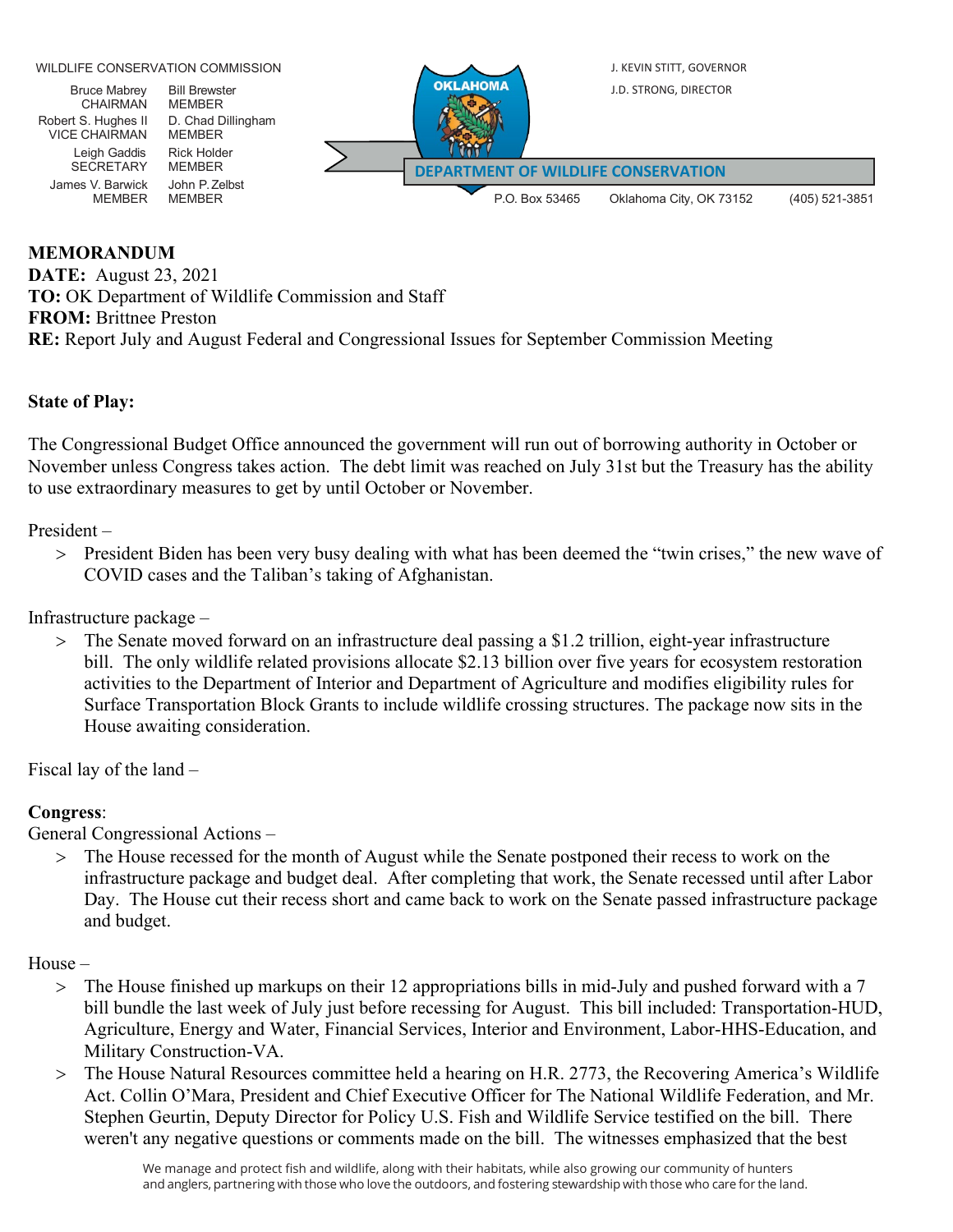thing to do is invest in species conservation and wildlife.

Senate –

- > The Senate began to move some of their appropriations bills ahead of August. A summary of the House and Senate versions of the appropriations bills released so far is attached as Appendix 1.
- > Senate Republican's blocked the Senate from moving forward on the infrastructure package, holding the line at a 49-51 vote against ending debate and proceeding on the bill. This move has stalled out the bill for the time being. The Republicans who were part of the negotiations stated their no votes were cast to work on two outlying issues. Majority Leader Chuck Schumer cast a no vote with the Republicans but stated it was a procedural tactic to allow the measure to be brought up again.
- > The following week, in a 68-29 vote, the Senate passed the \$1.2 T infrastructure package that includes \$550 billion in new money spent on the nation's physical infrastructure. The vote came after senators spent the weekend haggling over amendments and time agreements to consider them, making this the third vote-a-rama of the year.
- > The Senate's budget blueprint of \$3.5 T past by a party line vote. The budget resolution does not include the debt ceiling fix.
- > The Senate is now in recess and the House is scheduled to return from August recess early on August 23rd to consider the budget resolution.

# **Agencies:**

- > U.S. Fish and Wildlife Services (USFWS)
	- The USFWS [announced](https://www.federalregister.gov/documents/2021/07/20/2021-15368/economic-analysis-for-proposed-regulations-governing-the-take-of-migratory-birds?utm_campaign=subscription%20mailing%20list&utm_source=federalregister.gov&utm_medium=email) the opportunity to review and comment on two economic analysis documents prepared during development of the proposed rule to revoke the January 7, 2021, rule governing the prohibitions on incidental take under the Migratory Bird Treaty Act. Comments are due by August 19th.
	- The USFWS [announced](https://www.federalregister.gov/documents/2021/07/30/2021-16260/endangered-and-threatened-wildlife-and-plants-lesser-prairie-chicken-threatened-status-with-section?utm_campaign=subscription%20mailing%20list&utm_source=federalregister.gov&utm_medium=email) they will be extending the comment period for the proposed 4(D) rule for the LPC by 30 days. If comments were already submitted, no need to resubmit.
	- The USFWS [announced](https://www.grants.gov/web/grants/view-opportunity.html?oppId=335270) the North American Wetlands Conservation Act (NAWCA) FY22 U.S. Small Grants. "The U.S. Small Grants Program is a competitive, matching grants program that supports public-private partnerships carrying out projects in the United States that further the goals of the North American Wetlands Conservation Act. Projects must involve only long-term protection, restoration, enhancement and/or establishment of wetland and associated upland habitats to benefit migratory birds." The deadline to apply for this grant is October 14, 2021.
- > Environmental Protection Agency (EPA)
	- The Biden administration will hold public engagement sessions throughout this month as it considers which streams and waterways are protected under the Clean Water Act. The EPA plans to revoke the Trump Administration WOTUS rule and expand federal protections of navigable waters.

# **Coming up...**

- > Appropriations work
- > Infrastructure package
- > Debt Ceiling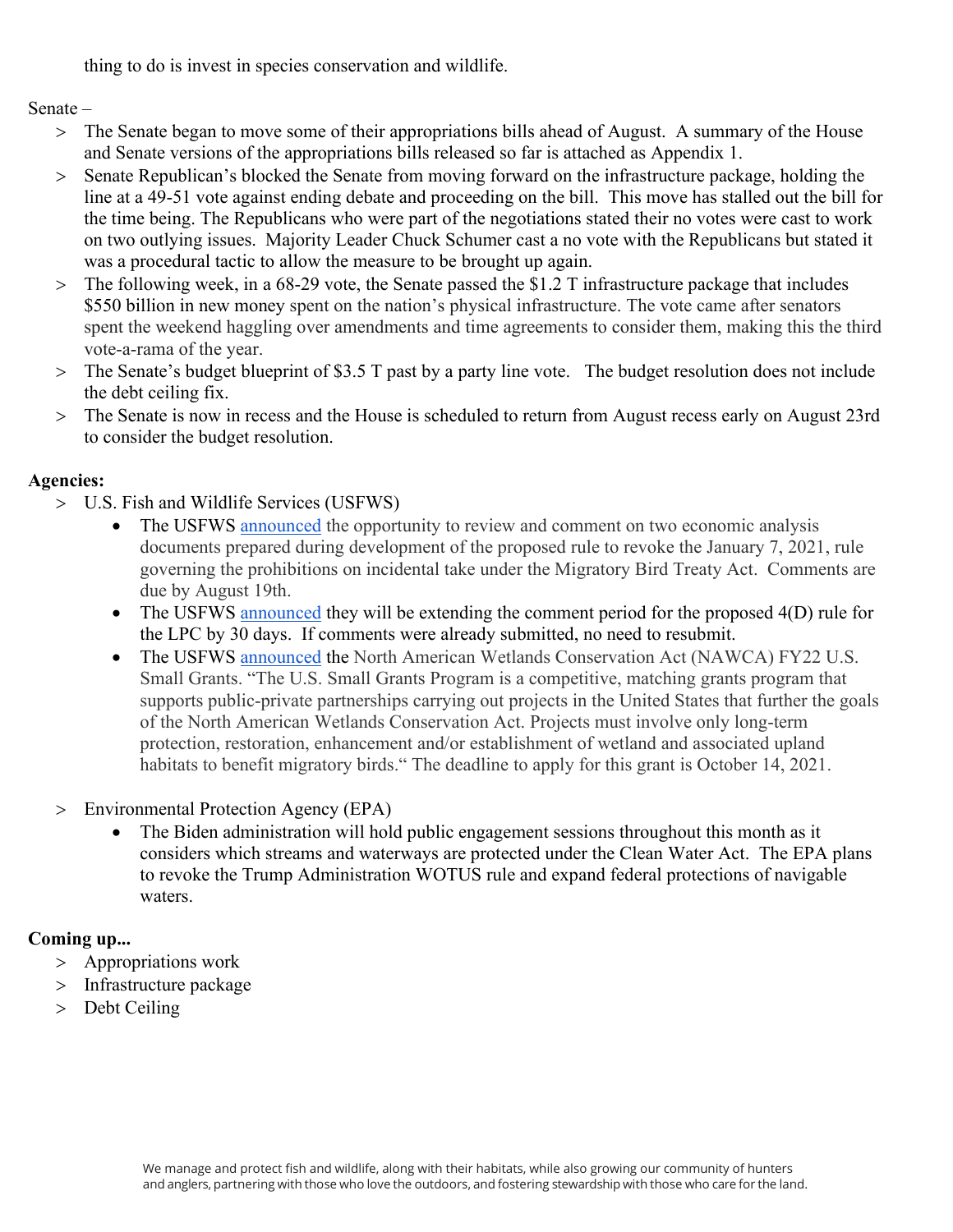## **APPENDIX 1 HOUSE FY 22 APPROPRIATIONS BILLS SUMMARY**

AGRICULTURE BILL

- The bill provides \$26.6 billion in discretionary spending, a 13 percent increase over the current year's enacted level.
- Includes \$347.4 million across USDA to address the impacts of climate change.
- \$1.125 billion \$57 million above the FY 2021 enacted level for the Animal and Plant Health Inspection Service, which covers funding for plant and animal diseases including CWD.
- \$1.06 billion to help farmers, ranchers, and other private landowners conserve and protect their land.
- Provides \$894,743,000 for the Natural Resources Conservation Service (NRCS)

# ENERGY AND WATER BILL

- The bill provides \$53.226 billion, an increase of \$1.474 billion above 2021
- \$14 billion of investments in clean energy and science to help develop clean, affordable, and secure American energy to address climate change
- Provides a total of \$8.66 billion, an increase of \$1.9 billion above the President's budget request for the Army Corps of Engineers
- Provides a total of \$1.97 billion for the Interior Department, an increase of \$274.9 million above fiscal year 2021 and \$413 million above the President's budget request.
- Provides \$1.95 billion for the Bureau of Reclamation, an increase of \$276 million above fiscal year 2021 and \$413 million above the request.

## INTERIOR AND ENVIRONMENT BILL

- Confronts the climate crisis by expanding environmental enforcement efforts, creating a Civilian Climate Corps, and launching a renewed focus on land and water conservation
- Supports Native American families by investing in a strong and resilient Indian Country, including through education and health care programs
- Dramatically expands environmental justice efforts to address unacceptable pollution in communities of color
- Honors the federal government's responsibilities to Native Americans
- \$15.6 billion in discretionary appropriations for DOI, an increase of \$2.3 billion above the FY 2021 enacted level and \$240 million below the President's budget request
- \$66.5 million for the National Landscape Conservation System.
- \$1.9 billion for U.S. Fish and Wildlife Service, an increase of \$301 million above the FY 2021 enacted level and \$32 million below the President's budget request. Within this amount, the bill includes:
	- o \$24.1 million for the Cooperative Endangered Species Conservation Fund, \$19 million below the FY 21 enacted level.
	- o \$315million for Ecological Services**,** an increase of \$45.5 million above the FY 2021 enacted level and \$17 million below the President's budget request.
	- o \$582 million for National Wildlife Refuge System**,** an increase of \$78 million above the FY 2021 enacted level and \$2 million below the President's budget request.
	- o \$22 million for Multinational Species Conservation Fund, an increase of \$4 million above the FY 2021 enacted level and the President's budget request
	- o \$82 million for State and Tribal Wildlife Grants**,** an increase of \$10 million above the FY 2021 enacted level and equal to the President's budget request.
	- o Provides for \$45,311,000 for Aquatic Invasive Species, of which no less than \$3,834,000 is to help States implement plans required by the National Invasive Species Act
- \$3.5 billion for National Park Service, an increase of \$324 million above the FY 2021 enacted level and \$28 million below the President's budget request. Within this amount, the bill includes:
	- o \$3 billion for Operation of the National Park System, an increase of \$277 million above the FY 2021 enacted level and \$12 million below the President's budget request.